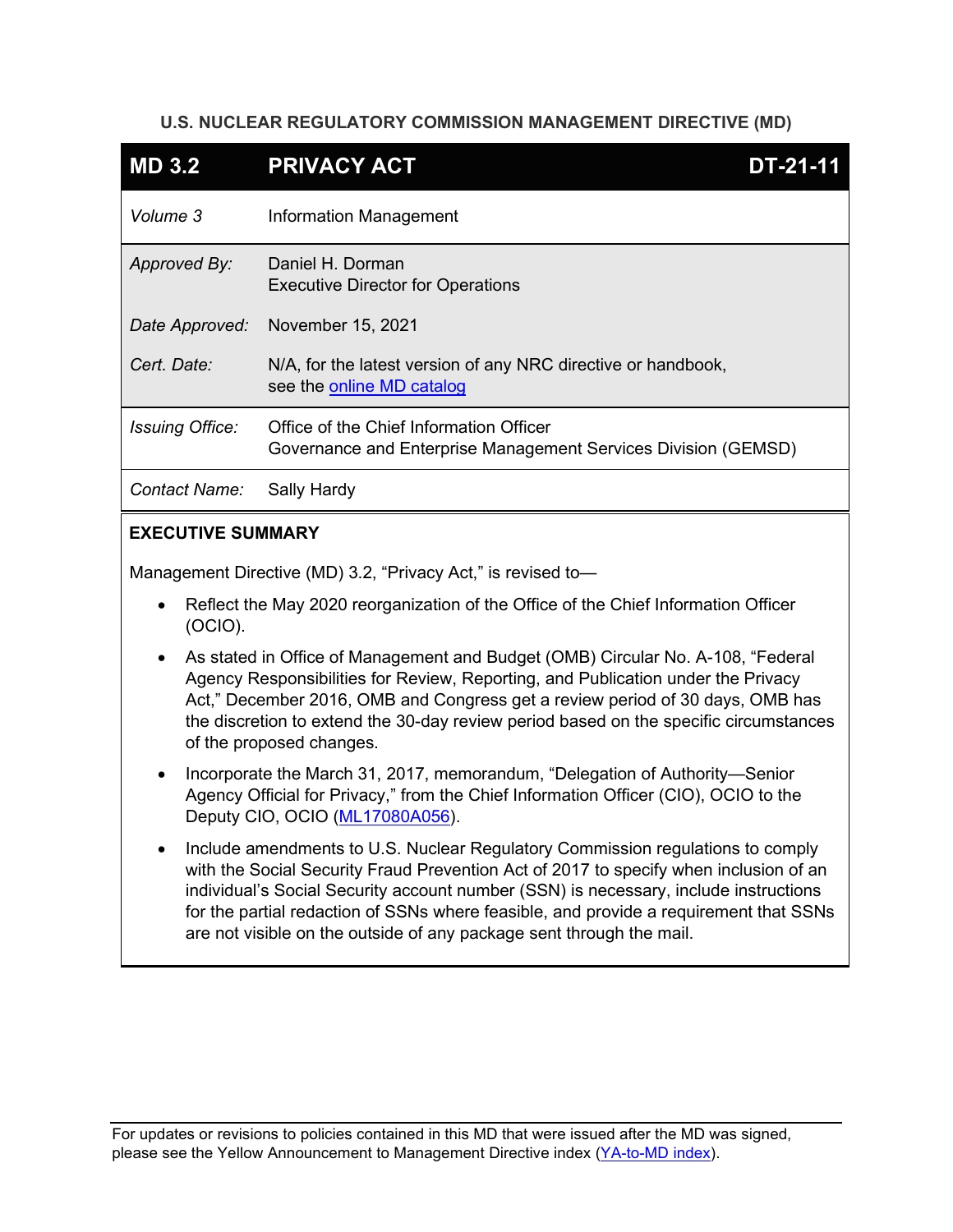### **TABLE OF CONTENTS**

| I.  |    |                                                                             |  |
|-----|----|-----------------------------------------------------------------------------|--|
| Н.  |    |                                                                             |  |
| Ш.  |    | ORGANIZATIONAL RESPONSIBILITIES AND DELEGATIONS OF AUTHORITY3               |  |
|     |    |                                                                             |  |
|     | В. |                                                                             |  |
|     |    |                                                                             |  |
|     |    | D. Chief Information Officer (CIO), Office of the Chief Information Officer |  |
|     |    |                                                                             |  |
|     | F. |                                                                             |  |
|     | G. |                                                                             |  |
|     | Н. |                                                                             |  |
|     | I. |                                                                             |  |
|     | J. | Director, Division of the Controller (DOC), Office of the Chief Financial   |  |
|     |    |                                                                             |  |
|     |    | Assistant Inspector General for Investigations (AIGI), Office of the        |  |
|     |    | M. Director, Governance & Enterprise Management Services Division           |  |
|     |    | N. Director, Division of Security Operations (DSO), Office of Nuclear       |  |
|     |    | O. Director, Division of Facilities and Security (DFS), Office of           |  |
|     |    |                                                                             |  |
|     | Q. | Privacy Act (PA) Officer, Governance & Enterprise Management                |  |
|     |    | R. Freedom of Information Act Officer (FOIA Officer), Governance &          |  |
| IV. |    |                                                                             |  |
| V.  |    |                                                                             |  |
| VI. |    |                                                                             |  |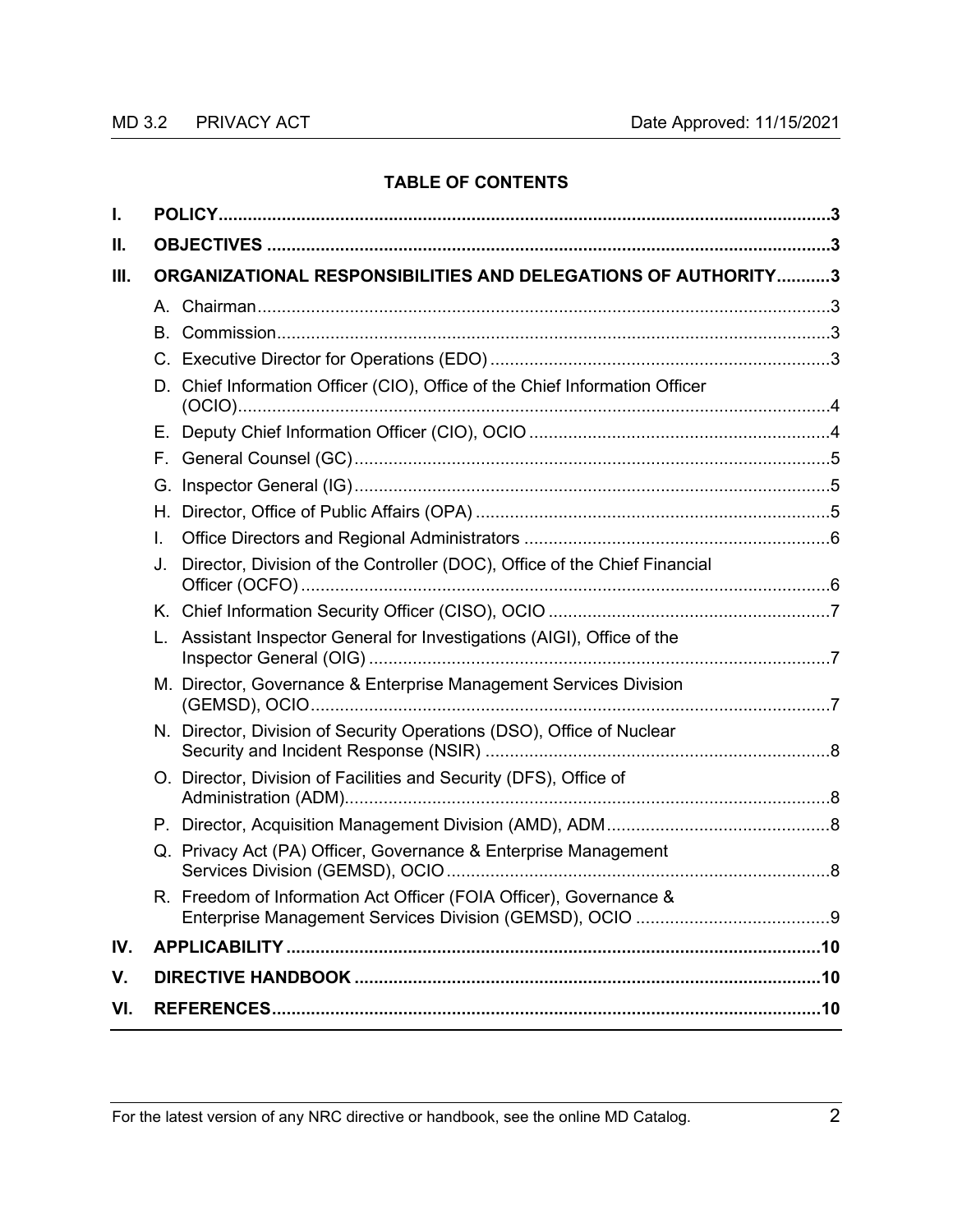### <span id="page-2-0"></span>**I. POLICY**

It is the policy of the U.S. Nuclear Regulatory Commission (NRC) to ensure that system of records are established and maintained to protect the rights of individuals from unnecessary invasion of personal privacy in accordance with the Federal Privacy Act of 1974, as amended (5 U.S.C. 552a). The processing of initial requests or appeals, consistent with the requirements and the time limits of the Privacy Act and Title 10 of the *Code of Federal Regulations* (CFR) Part 9, "Public Records," Subpart B, "Privacy Act Regulations," are not restated in this management directive (MD).

### <span id="page-2-1"></span>**II. OBJECTIVES**

- Develop procedures by which individuals may determine the existence of, seek access to, and request correction or amendment of records concerning themselves that are maintained in the NRC's Privacy Act system of records.
- Ensure that the NRC collects, maintains, uses, and disseminates any record of personally identifiable information (PII) in a manner that ensures that the action is for a necessary and lawful purpose, that the information is current and accurate for its intended use, and that adequate safeguards are provided to prevent misuse of the information. The latest guidance addressing PII, including definition and protections, is available on the NRC's internal Web site, "Personally Identifiable Information (PII) Project," at [https://drupal.nrc.gov/ocio/pii.](https://drupal.nrc.gov/ocio/pii)

### <span id="page-2-3"></span><span id="page-2-2"></span>**III. ORGANIZATIONAL RESPONSIBILITIES AND DELEGATIONS OF AUTHORITY**

### **A. Chairman**

- 1. When necessary, designates a Data Integrity Board of senior agency officials to evaluate, coordinate, and oversee implementation of any NRC computer matching program covered by the Privacy Act.
- 2. Designates the Senior Agency Official for Privacy (SAOP).

### <span id="page-2-4"></span>**B. Commission**

Approves substantive changes to NRC regulations (10 CFR Part 9, Subpart B) that implement the Privacy Act.

### <span id="page-2-5"></span>**C. Executive Director for Operations (EDO)**

1. Exercises final determination on appeals of adverse initial decisions denying access to a record, denying a request to amend or correct a record, or denying a request for an accounting of disclosures, except those records from a system of records maintained in the Office of the Inspector General (OIG) where this function will be the responsibility of the Inspector General (IG).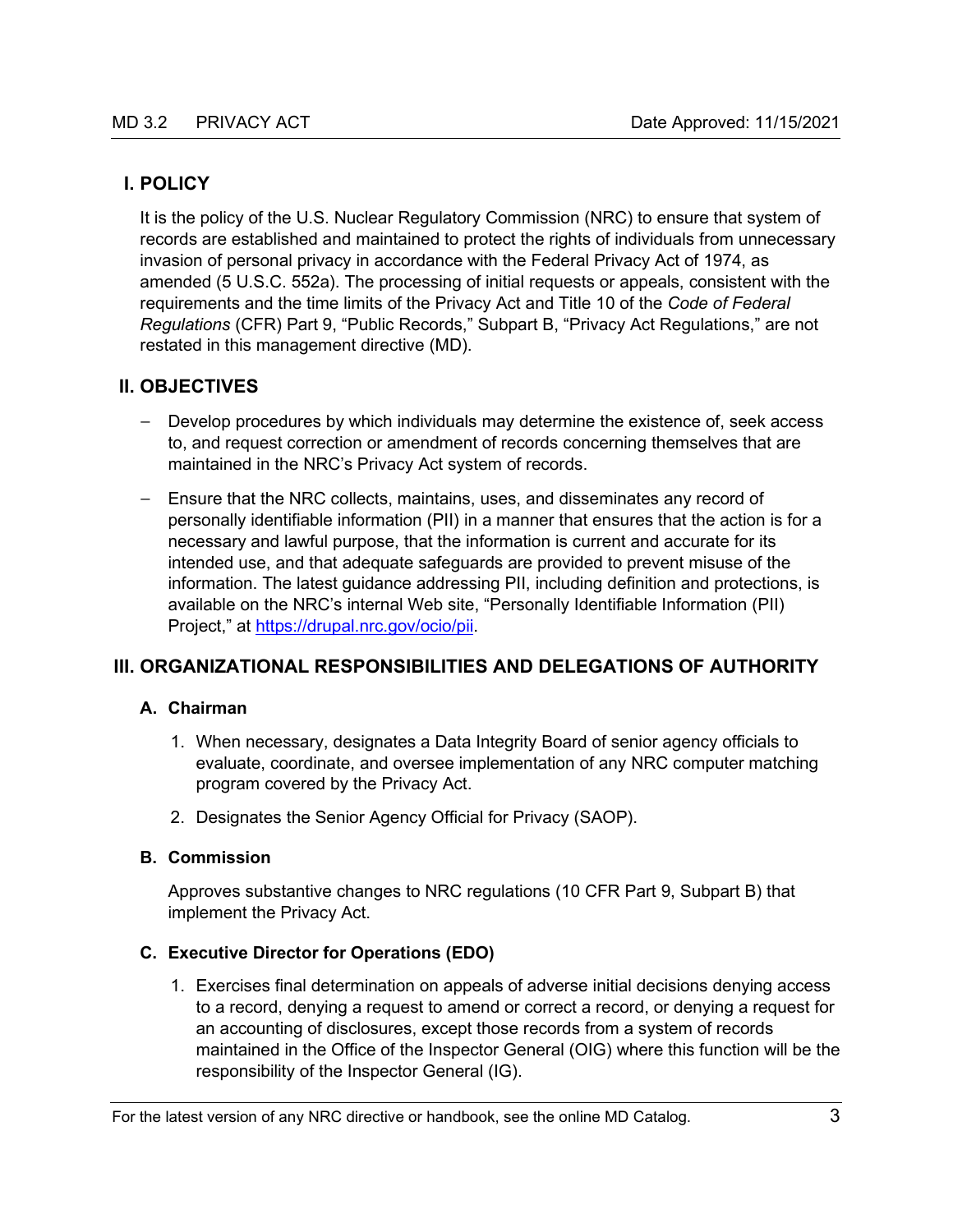2. Ensures that any statement of disagreement or statement of explanation concerning final adverse determinations to amend or correct records are processed as prescribed in 10 CFR 9.67, "Statements of Disagreement," and 10 CFR 9.68, "NRC Statement of Explanation," except those records from a system of records maintained in the OIG where this function will be the responsibility of the IG.

### <span id="page-3-0"></span>**D. Chief Information Officer (CIO), Office of the Chief Information Officer (OCIO)**

- 1. Delegates the authorities and responsibilities of the Senior Agency Official for Privacy (SAOP) to the Deputy CIO, Office of the Chief Information Officer (OCIO) [\(ML17080A056\)](https://adamsxt.nrc.gov/navigator/AdamsXT/content/downloadContent.faces?objectStoreName=MainLibrary&vsId=%7bF034578A-F4DA-4B7C-81EA-C9B2BCF23FC2%7d&ForceBrowserDownloadMgrPrompt=false).
- 2. Ensures the SAOP is notified within 1 hour of discovery for incidents involving PII.
- 3. Develops and maintains information technology (IT) security policies, procedures, and control techniques for electronic privacy information to address all applicable requirements.
- 4. Trains and oversees personnel with significant responsibilities for IT security.
- 5. Advises senior agency officials of their IT security responsibilities.
- 6. Approves encryption for use in protecting privacy information in systems and during transmission.

### <span id="page-3-1"></span>**E. Deputy Chief Information Officer (CIO), OCIO**

- 1. Serves as the SAOP (the official with overall responsibility and accountability, for ensuring the agency's implementation of information privacy protections, including the agency's full compliance with Federal laws, regulations, and policies relating to information privacy) and delegates the authorities and responsibilities of the SAOP, as necessary.
- 2. Ensures that the NRC establishes and effectively implements a program to administer the Privacy Act.
- 3. Makes final determinations on behalf of the Executive Director for Operations (EDO) on appeals of initial denials of Privacy Act requests and correction or amendment of Privacy Act records, in whole or in part, involving records denied by an office director who reports to the EDO, and on appeals of a denial for a waiver or a reduction of fees or a denial of a request for expedited processing.
- 4. Designates the Privacy Act (PA) Officer, Cyber Security Branch (CSB), Governance & Enterprise Management Services Division (GEMSD), OCIO, the official responsible for implementing and administering the Privacy Act program, in accordance with NRC regulations.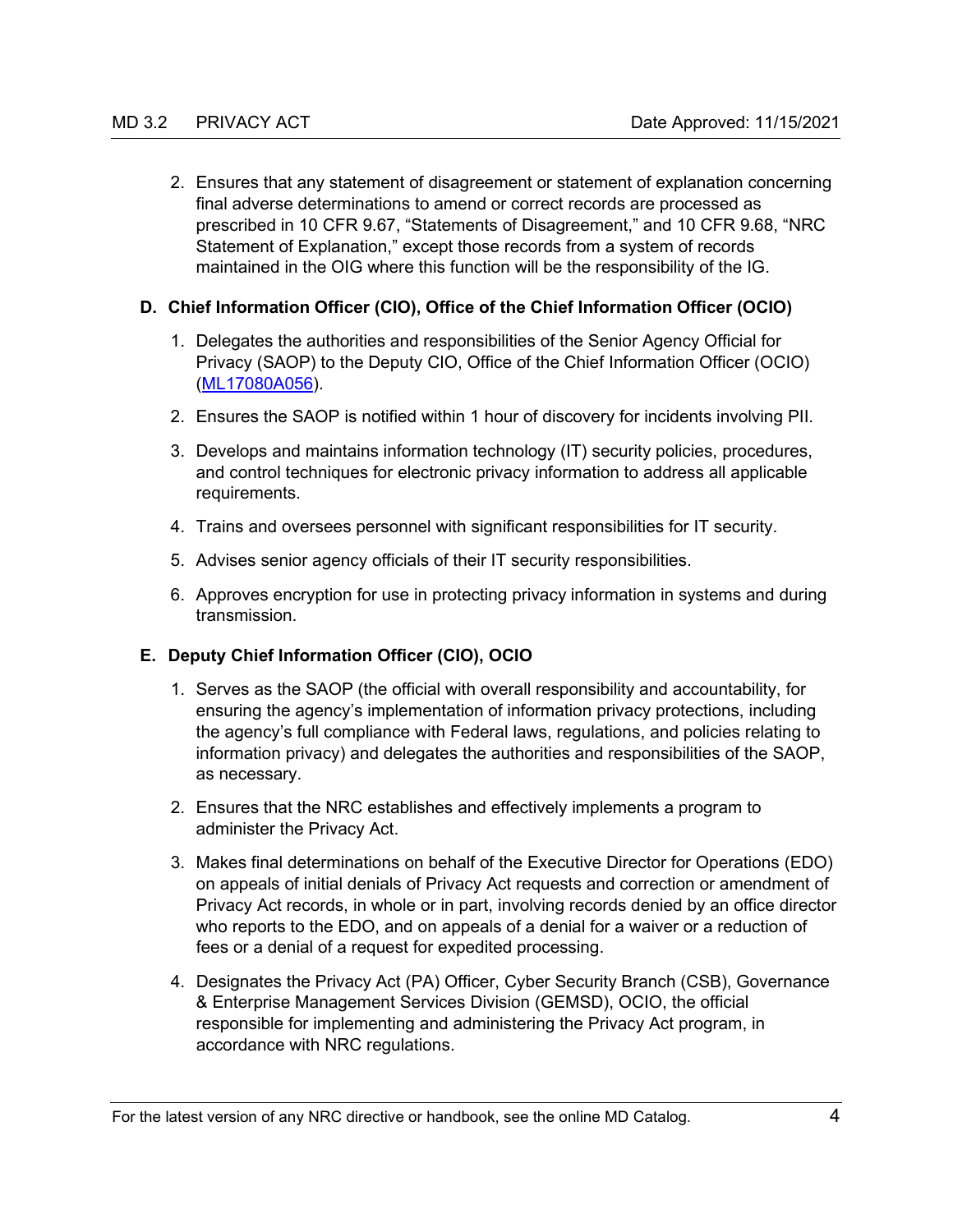- 5. Approves and issues *Federal Register* notices (FRN) establishing new and amending existing system of records in accordance with delegated authority.
- 6. Issues amendments to NRC regulations (10 CFR Part 9, Subpart B) implementing the Privacy Act.
- 7. Provides advice and assistance in the development of technical safeguards for the preservation of data integrity and security for system of records using automated records or processes.
- 8. Implements a program for administering the privacy provisions of Section 208(b) of the E-Government Act of 2002.

### <span id="page-4-0"></span>**F. General Counsel (GC)**

- 1. Advises and assists in the development and implementation of NRC regulations (10 CFR Part 9, Subpart B) and procedures established to comply with the Privacy Act.
- 2. Coordinates NRC activities relating to lawsuits filed under the Privacy Act.
- 3. Provides legal advice for access of agency official records, under the Privacy Act.
- 4. Advises and assists in the development of new and revised system of records and, to ensure legal sufficiency, reviews all system notices before publication in the *Federal Register* and all Privacy Act Statements on NRC forms.

### <span id="page-4-1"></span>**G. Inspector General (IG)**

- 1. Implements Privacy Act and NRC procedures for responding to all requests for records from a system of records maintained by OIG.
- 2. Determines appeals on initial decisions of the Assistant Inspector General for Investigations (AIGI) denying access to records and amendment or correction of records from a system of records maintained by OIG or a request for an accounting of disclosures.
- 3. Exercises final determination on appeals of adverse initial decisions denying access to records, denying a request to amend or correct records, or denying an accounting of disclosures when the records are from a system of records maintained by OIG.
- 4. Ensures that any statement of disagreement or statement of explanation concerning final adverse determinations to amend or correct records from a system of records maintained by OIG are processed as prescribed in 10 CFR 9.67 and 9.68.

### <span id="page-4-2"></span>**H. Director, Office of Public Affairs (OPA)**

1. Establishes NRC official media accounts and platforms and manages the agency's use of social media as an additional tool for communication with the general public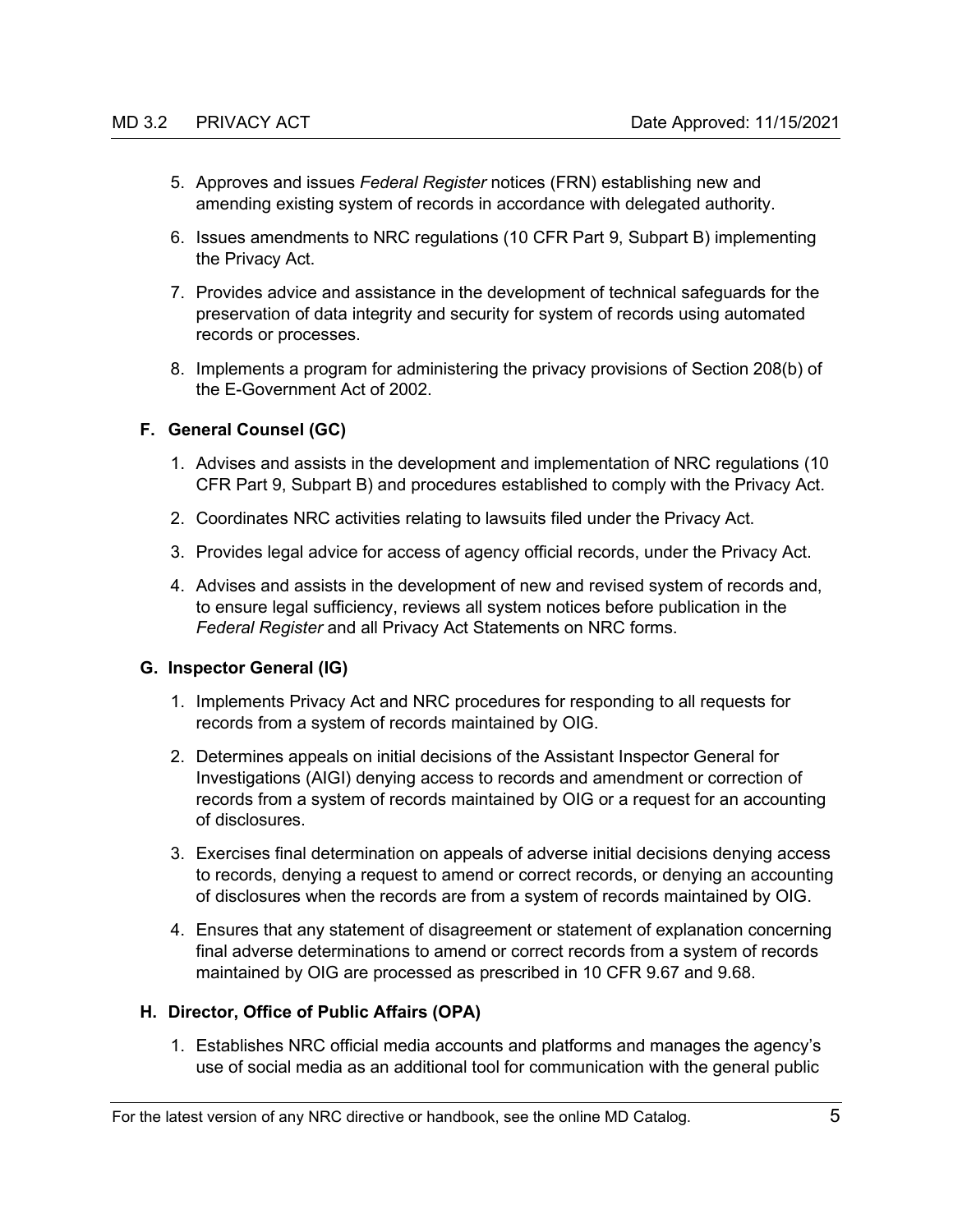on agency mission, activities, and actions. In conjunction with OCIO, ensures adherence to relevant parts of the Privacy Act.

2. Provides presentations about social media to program offices throughout the agency, including the regional offices, to promote the use of the platforms to communicate agency information to stakeholders.

#### <span id="page-5-0"></span>**I. Office Directors and Regional Administrators**

- 1. Ensure that all employees in their jurisdiction are informed of the provisions of this MD and that they comply with these provisions.
- 2. Provide adequate safeguards for Privacy Act records and develop a system security plan in accordance with MD 12.5, "NRC Cybersecurity Program," for each automated system of records in their control or purview.
- 3. Conduct periodic reviews of system of records in their control to ensure compliance with guidelines and procedures implementing the Privacy Act.
- 4. Ensure that the Privacy Act (PA) Officer is informed of any new or contemplated system of records or revisions to existing system of records necessary to carry out the functions of their office or region. Request advice and assistance from the PA Officers, as needed.
- 5. Ensure that Privacy Act Statements are prepared and included on forms (paper or electronic) used to solicit personal information from individuals and that will be maintained in a system of records. Guidance on this topic is available from the PA Officer.
- 6. Ensure that privacy impact assessments are submitted to OCIO before developing or procuring information technology (IT) that collects, maintains, or disseminates personal information about individuals or when initiating, consistent with the Paperwork Reduction Act of 1995 (44 U.S.C. 3501 et seq.), a new electronic collection of personal information in identifiable form from 10 or more persons. Guidance is available from the PA Officer.
- 7. Issue exceptions in cases in which it is necessary to remove from NRC-controlled space unredacted versions of paper documents containing PII. The exceptions must be in writing, describe why unredacted documents are necessary, and describe how the documents will be protected while outside NRC-controlled space. These exceptions should be granted infrequently, and a copy of the written exception must be provided to the CIO.
- <span id="page-5-1"></span>**J. Director, Division of the Controller (DOC), Office of the Chief Financial Officer (OCFO)**
	- 1. Receives fees charged for reproduction of records in the Privacy Act.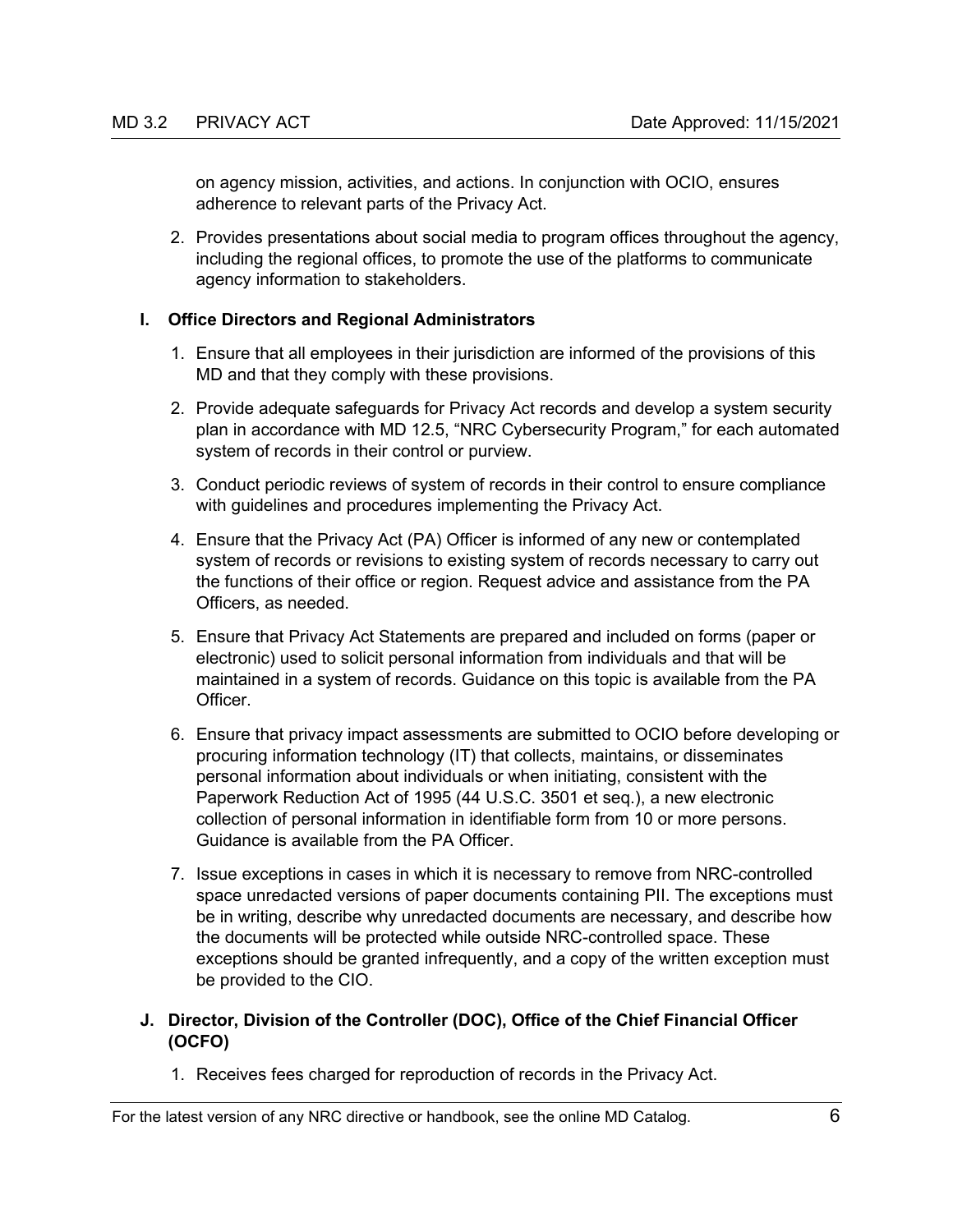2. Implements appropriate agency debt collection procedures to collect delinquent fees charged for reproduction of records released in the Privacy Act.

### <span id="page-6-0"></span>**K. Chief Information Security Officer (CISO), OCIO**

Advises the SAOP, CIO, and PA Officer on security issues related to privacy.

### <span id="page-6-1"></span>**L. Assistant Inspector General for Investigations (AIGI), Office of the Inspector General (OIG)**

- 1. Determines whether to release or withhold access to records, to amend or correct records, and to provide an accounting of disclosures for records from a system of records maintained by OIG.
- 2. Ensures that corrections or amendments are made to records from a system of records maintained by OIG when a determination has been made that the requested correction or amendment should be granted.

### <span id="page-6-2"></span>**M. Director, Governance & Enterprise Management Services Division (GEMSD), OCIO**

- 1. Develops policy and manages the NRC Privacy Act program for the collection, maintenance, and disclosure of personal information.
- 2. Recommends appropriate amendments to NRC regulations implementing the Privacy Act and issues FRNs describing any new or revised system of records.
- 3. Ensures review of the maintenance, use, or disposition of NRC official records covered by the Privacy Act to ascertain that records management policies and procedures are adequate and are being satisfactorily implemented, that the retention and disposal segments of system notices are consistent with approved records disposition schedules, and that Privacy Act Statements are available for all forms (paper or electronic) that require them.
- 4. Ensures privacy impact assessments are reviewed to address the applicability of the Privacy Act, the Paperwork Reduction Act information collections requirements, and records management requirements.
- 5. Ensures that privacy impact assessments are conducted, reviewed, and approved before the NRC collects information in an identifiable form (information that permits the identity of the individual to whom the information applies to be reasonably inferred directly or indirectly) or before developing or procuring IT that collects, maintains, or disseminates this information.
- 6. Examines a third party's privacy policy to evaluate the risks and determine whether the Web site or application is appropriate for the NRC's use when site owner submits a Privacy Impact Assessment/Privacy Threshold Analysis.

For the latest version of any NRC directive or handbook, see the online MD Catalog.  $\overline{7}$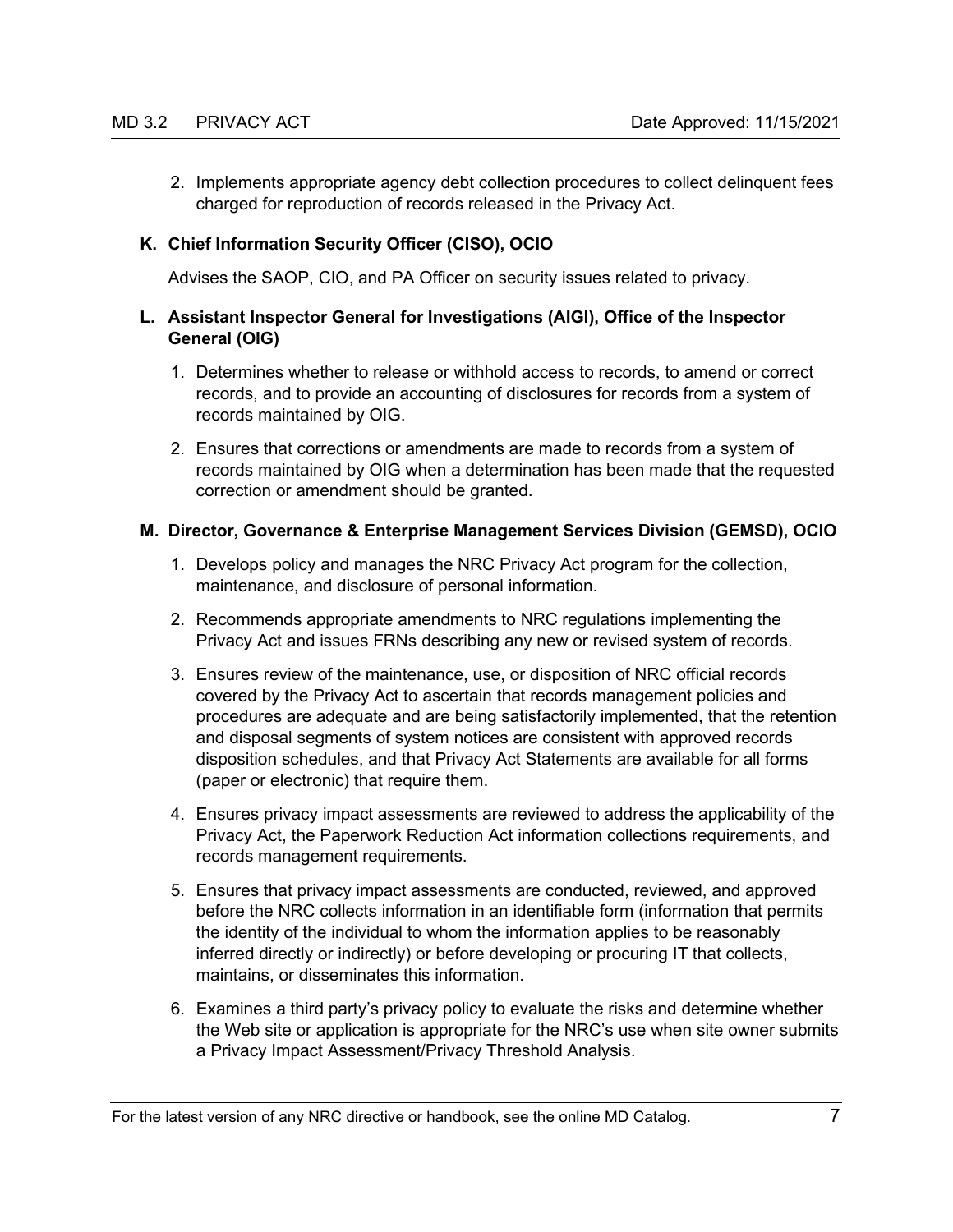### <span id="page-7-0"></span>**N. Director, Division of Security Operations (DSO), Office of Nuclear Security and Incident Response (NSIR)**

Reviews classified information in system of records and advises the PA Officer and system managers regarding authorized disclosure of information.

#### <span id="page-7-1"></span>**O. Director, Division of Facilities and Security (DFS), Office of Administration (ADM)**

Advises and assists, upon request, in the development of proper methods for safeguarding records covered by the Privacy Act.

#### <span id="page-7-2"></span>**P. Director, Acquisition Management Division (AMD), ADM**

Ensures that if an NRC contract provides for the design, development, or operation of a system of records ("operation" meaning the performance of any of the activities associated with maintaining the system of records, including the collection, use, and dissemination of records), appropriate citations (e.g., Federal Acquisition Regulation (FAR) 48 CFR 52.224-1, "Privacy Act Notification;" 48 CFR 52.224-2, "Privacy Act;" and 48 CFR 52.239-1, "Privacy or Security Safeguards") are included in the solicitation and contract in order to make the provisions of the Privacy Act binding on the contractor and his or her employees (5 U.S.C. 552a(m)).

### <span id="page-7-3"></span>**Q. Privacy Act (PA) Officer, Governance & Enterprise Management Services Division (GEMSD), OCIO**

- 1. Implements and administers the Privacy Act program for the NRC in accordance with regulations, policies, procedures, and guidance, and exercises the functions delegated by 10 CFR Part 9, Subpart B.
- 2. Periodically reviews activities involving system of records to ascertain the level of compliance with Privacy Act guidelines and procedures and provides advice, guidance, assistance, and training to system managers and NRC staff, as needed.
- 3. Prepares reports for submission to the Office of Management and Budget (OMB), the President, and Congress, and prepares rules and notices for publication in the *Federal Register*.
- 4. Prepares new and reviews existing Privacy Act Statements for NRC forms (paper or electronic) that request individuals to furnish information about themselves.
- 5. Acknowledges receipt of written requests to verify the existence of, obtain access to, or correct or amend records maintained by the NRC in a system of records.
- 6. Determines whether to release or withhold access to records, correct or amend records, or to provide an accounting of disclosures for records, except for those records from a system of records maintained by OIG where this function will be the responsibility of the AIGI.

For the latest version of any NRC directive or handbook, see the online MD Catalog.  $8$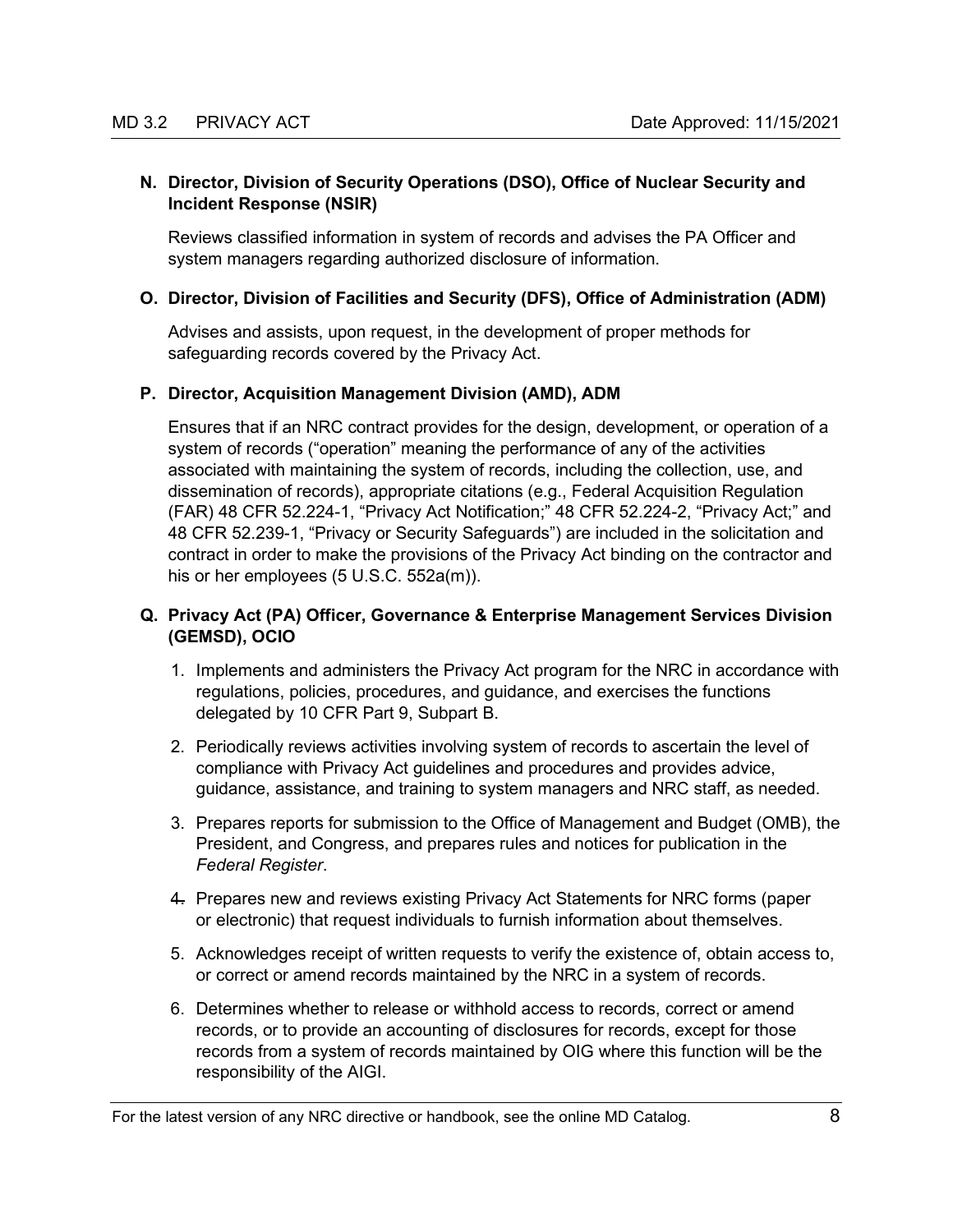- 7. Ensures that corrections or amendments are made to records when a determination has been made that the requested correction or amendment should be granted, except those records from a system of records maintained by OIG where this function will be the responsibility of the AIGI.
- 8. Receives and processes requests—
	- (a) For emergency disclosures of records,
	- (b) For subpoenaed or other court-ordered records,
	- (c) To identify the existence of records,
	- (d) To gain access to records or to an accounting of disclosures, and
	- (e) To correct or amend records.
- 9. Ensures that appropriate fees are charged for reproduction of records as prescribed in 10 CFR 9.85, "Fees."
- 10. Administers the agency responsibilities for implementing the reporting and publication requirements of the Privacy Act according to Appendix I, "Responsibilities for Protecting and Managing Federal Information Resources," to OMB Circular A-130, "Managing Information as Strategic Resource," available at [https://www.whitehouse.gov/sites/whitehouse.gov/files/omb/circulars/A130/a130revis](https://www.whitehouse.gov/sites/whitehouse.gov/files/omb/circulars/A130/a130revised.pdf) [ed.pdf.](https://www.whitehouse.gov/sites/whitehouse.gov/files/omb/circulars/A130/a130revised.pdf)
- 11. Periodically reminds employees of their responsibilities by—
	- (a) Issuing an annual Yellow Announcement as part of a continuing effort to ensure that agency personnel are familiar with the requirements of the Privacy Act.
	- (b) Biennially advising office directors and regional administrators of their responsibilities to ensure that all employees in their jurisdiction are informed of and comply with the provisions described in this MD and to identify any systems in their jurisdiction that contain personal information about individuals that are not already identified as system of records.

### <span id="page-8-0"></span>**R. Freedom of Information Act Officer (FOIA Officer), Governance & Enterprise Management Services Division (GEMSD), OCIO**

- 1. Administers the FOIA program for the NRC and exercises the functions delegated by 10 CFR Part 9, Subpart B, including coordination of agency responses to initial requests, amendment requests, and appeals of initial denials.
- 2. Reviews records containing information proposed to be withheld, in whole or in part, in response to the Privacy Act, and in consultation with OGC, to identify questions or issues regarding the appropriateness of the exemptions cited as the basis for withholding the information.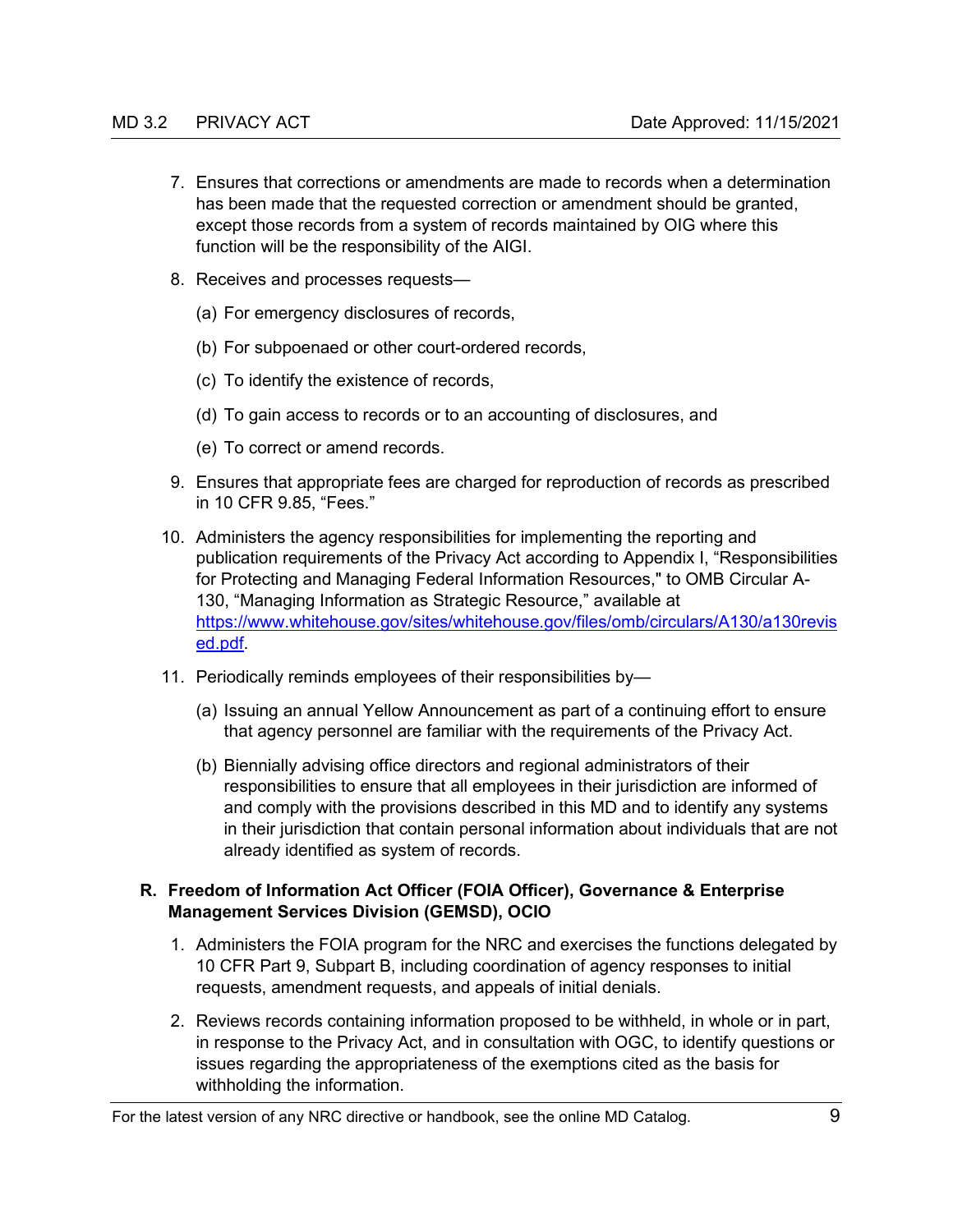3. Makes the final determination whether to withhold records, in response to the Privacy Act, in consultation with OGC and all NRC offices, regions, boards, panels, and committees, except the offices of the Commissioners, OGC, OIG, and SECY.

### <span id="page-9-0"></span>**IV. APPLICABILITY**

The policy and guidance in this MD apply to all NRC employees. Contractors who are working on NRC contracts are bound by the same restrictions as NRC employees. In some instances, NRC contractors must sign nondisclosure agreements before they obtain information from a Privacy Act system of records.

### <span id="page-9-1"></span>**V. DIRECTIVE HANDBOOK**

Handbook 3.2 contains the procedures and guidelines used to implement the provisions of the Privacy Act of 1974, as amended.

### <span id="page-9-2"></span>**VI. REFERENCES**

### *Code of Federal Regulations*

- 10 CFR Part 9, "Public Records."
- 10 CFR 9.67, "Statements of Disagreement."
- 10 CFR 9.68, "NRC Statement of Explanation."
- 10 CFR 9.85, "Fees."
- 10 CFR 9.90(a), "Violations."
- 10 CFR 9.95, "Specific Exemptions."
- 10 CFR Part 9, Subpart B, "Privacy Act Regulations."
- 48 CFR 52.224-1, "Privacy Act Notification."
- 48 CFR 52.224-2, "Privacy Act."
- 48 CFR 52.239-1, "Privacy or Security Safeguards."
- 48 CFR Part 24, Subpart 24.1, "Protection of Individual Privacy."

#### *Department of Justice*

U.S. Department of Justice, "Freedom of Information Act and Privacy Act Overview."

#### *Institute for Standards and Technology (NIST)*

NIST Special Publication (SP) 800-37, "Risk Management Framework for Information Systems and Organizations, "A System Life Cycle Approach for Security and Privacy," Revision 2, December 2018.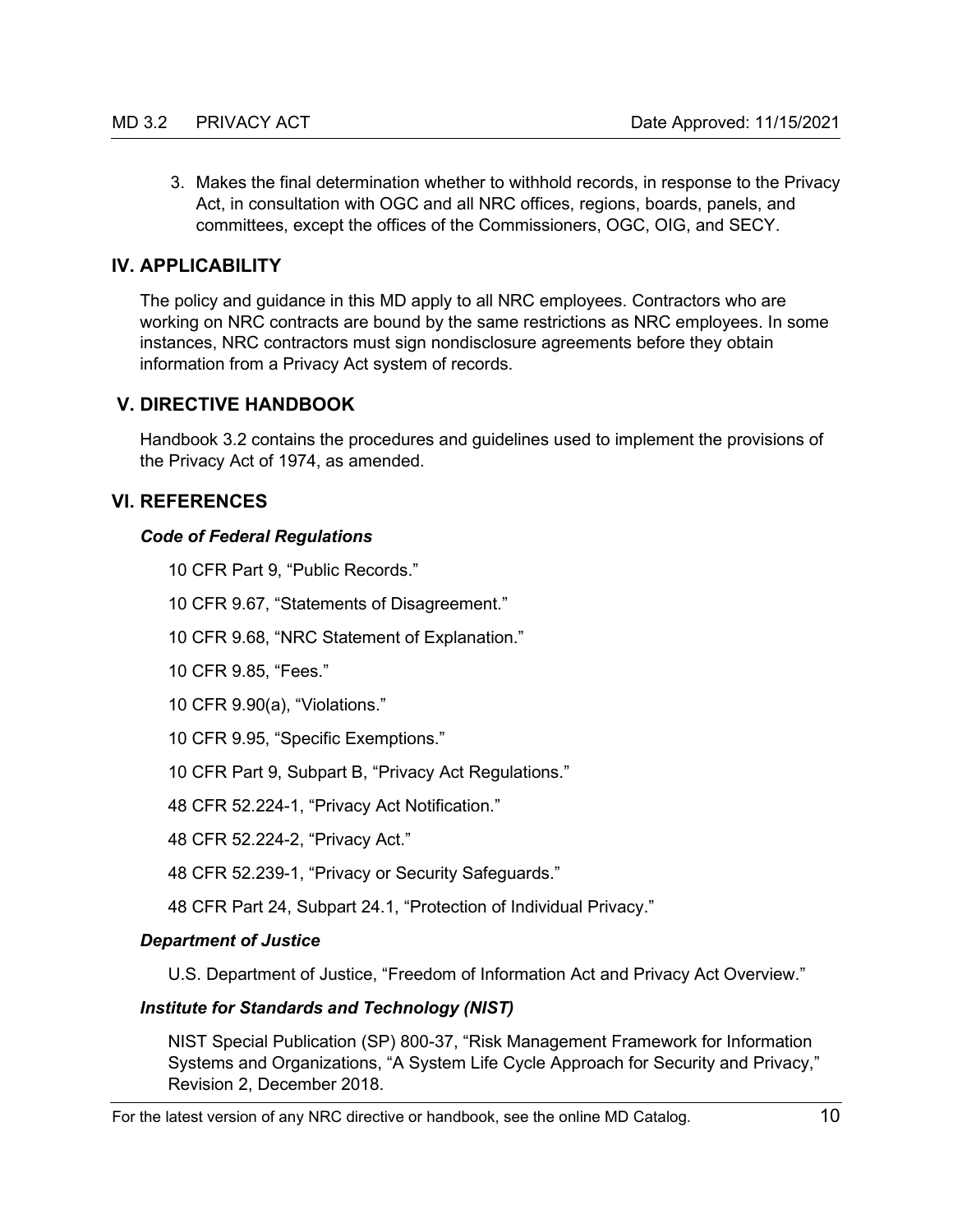#### *Internal Revenue Service*

Best Practices: Privacy, Internal Revenue Service, Privacy Impact Assessment, February 25, 2000.

#### *Nuclear Regulatory Commission*

Delegation and Redelegation of Authority—

Memorandum to A. J. Galante, Chief Information Officer, from Shirley Ann Jackson, "Designation of Chief Information Officer as Senior Official for Privacy Policy," June 12, 1998 [\(ML21167A060\)](https://adamsxt.nrc.gov/navigator/AdamsXT/content/downloadContent.faces?objectStoreName=MainLibrary&vsId=%7b570A2237-CC9B-CEFF-8FD9-7A14D0A00000%7d&ForceBrowserDownloadMgrPrompt=false).

Memorandum to Darren B. Ash, Deputy Executive Director for Corporate Management, OEDO, from R. W. Borchardt, Executive Director for Operations, "Delegation of Authority for Responses to Freedom of Information Act and Privacy Act Appeals, June 15, 2009 [\(ML14358A070\)](https://adamsxt.nrc.gov/navigator/AdamsXT/content/downloadContent.faces?objectStoreName=MainLibrary&vsId=%7b408B0A35-DD6C-4321-A996-D499CD62791F%7d&ForceBrowserDownloadMgrPrompt=false).

Memorandum to Those on the Attached List from James B. Schaeffer, Acting for Thomas M. Boyce, Director, Office of Information Services, "Reminder of Privacy Act Responsibilities," November 10, 2011 [\(ML11298A264\)](https://adamsxt.nrc.gov/WorkplaceXT/getContent?id=current&vsId=%7BBBE8A5F8-45E9-49FD-B056-2B68D736E1D8%7D&objectStoreName=Main.__.Library&objectType=document).

Memorandum to James P. Flanagan, Director ,Office of Information Services, from Darren B. Ash, Deputy Executive Director for Corporate Management, OEDO, "Delegation of Authority–Senior Agency Official for Privacy," November 28, 2012 [\(ML12318A320\)](https://adamsxt.nrc.gov/WorkplaceXT/getContent?id=current&vsId=%7BB86968BE-D230-4736-8963-657DFF02D9E3%7D&objectStoreName=Main.__.Library&objectType=document).

Memorandum to Scott C. Flanders, Deputy Director, Office of the Chief Information Officer, from David J. Nelson, Chief Information Officer, "Delegation of Authority – Senior Agency Official for Privacy," March 31, 2017 [\(ML17080A056\)](https://adamsxt.nrc.gov/navigator/AdamsXT/content/downloadContent.faces?objectStoreName=MainLibrary&vsId=%7bF034578A-F4DA-4B7C-81EA-C9B2BCF23FC2%7d&ForceBrowserDownloadMgrPrompt=false).

Management Directives—

3.1, "Freedom of Information Act."

5.5, "Public Affairs Program."

12.5, "NRC Cybersecurity Program."

12.6, "NRC Sensitive Unclassified Information Security Program."

NRC Agencywide Rules of Behavior for Authorized Computer Use [\(ML20162A026\)](https://adamsxt.nrc.gov/navigator/AdamsXT/content/downloadContent.faces?objectStoreName=MainLibrary&vsId=%7bB2A2B057-F31C-C797-85ED-729E3B600001%7d&ForceBrowserDownloadMgrPrompt=false).

NRC Forms Library, available at

[https://usnrc.sharepoint.com/teams/NRC-Forms-Library/SitePages/Home.aspx.](https://usnrc.sharepoint.com/teams/NRC-Forms-Library/SitePages/Home.aspx)

NRC System of Records Notices, available at [https://www.nrc.gov/reading-rm/foia/privacy-systems.html.](https://www.nrc.gov/reading-rm/foia/privacy-systems.html)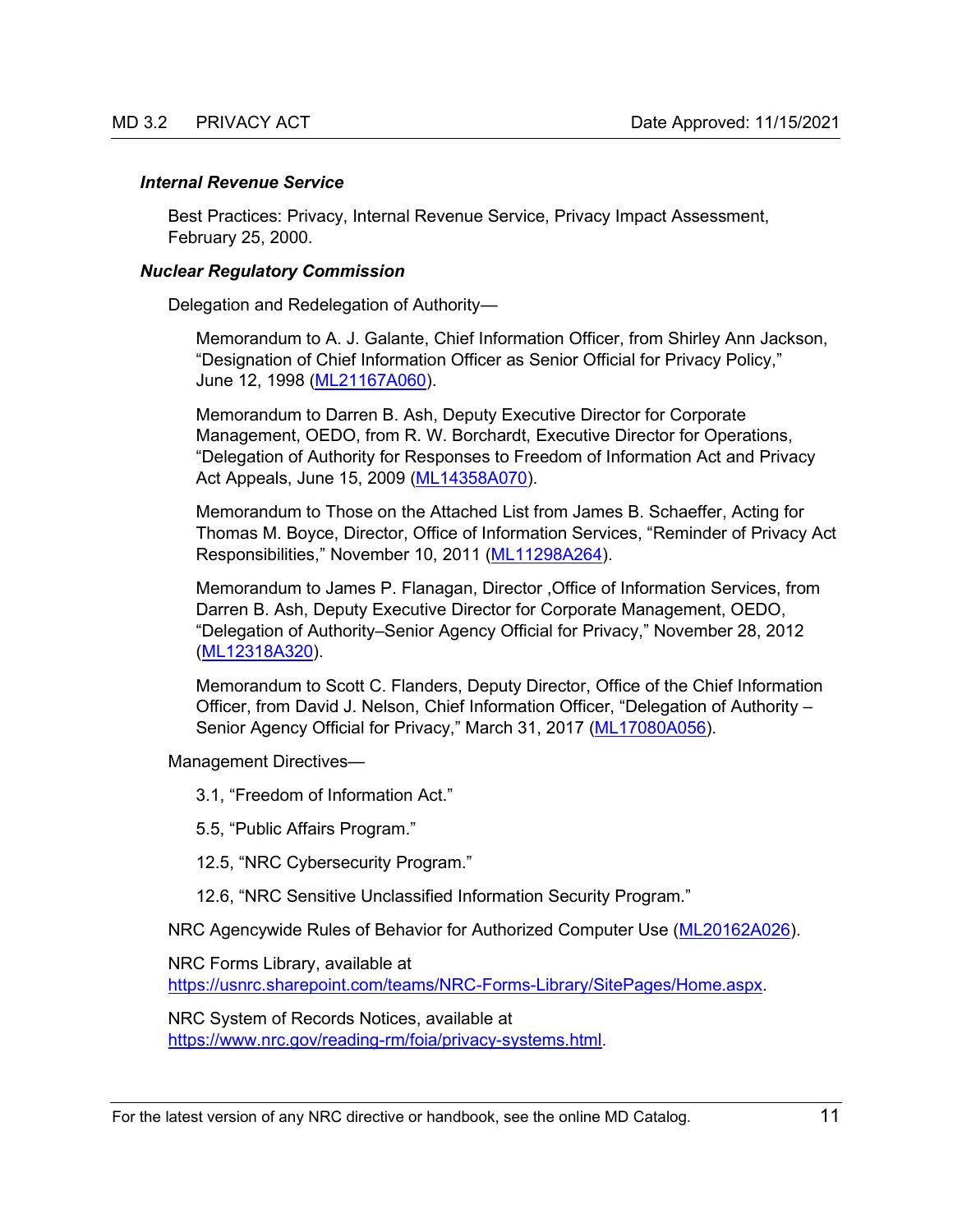NRC Personally Identifiable Information (PII), available at <https://drupal.nrc.gov/ocio/pii>.

NRC Privacy Impact Assessment (PIA) Templates and Guidance, available at [https://drupal.nrc.gov/ocio/catalog/30684.](https://drupal.nrc.gov/ocio/catalog/30684)

NRC Privacy Program Plan, available at [https://www.nrc.gov/docs/ML2024/ML20244A363.pdf.](https://www.nrc.gov/docs/ML2024/ML20244A363.pdf)

NRC Policy for Handling, Marking, and Protecting Sensitive Unclassified Non Safeguards Information, available at [https://drupal.nrc.gov/sites/default/files/SUNSI-Policy-Procedures.pdf.](https://drupal.nrc.gov/sites/default/files/SUNSI-Policy-Procedures.pdf)

NUREG-0910, "NRC Comprehensive Records Disposition Schedule," Revision 4, March 2005 [\(ML051300495\)](https://adamsxt.nrc.gov/navigator/AdamsXT/content/downloadContent.faces?objectStoreName=MainLibrary&vsId=%7b1F4C7D32-EDD7-4F3F-9B3A-6C3148C47B44%7d&ForceBrowserDownloadMgrPrompt=false).

Office of the Inspector General (OIG) Audit Report OIG-13-A-08, "Independent Evaluation of NRC's Use and Security of Social Media," January 23, 2013 [\(ML13023A007\)](https://adamsxt.nrc.gov/WorkplaceXT/getContent?id=current&vsId=%7B47EB5EFB-B3BD-4072-9BC1-471663B9345C%7D&objectStoreName=Main.__.Library&objectType=document).

Response to the OIG Audit Report OIG-13-A-08, "Independent Evaluation of NRC's Use and Security of Social Media," March 1, 2013 [\(ML13051A776\)](https://adamsxt.nrc.gov/WorkplaceXT/getContent?id=current&vsId=%7B676D5BCE-24A7-4CE5-AE4E-9C67D13E1D9F%7D&objectStoreName=Main.__.Library&objectType=document).

### *Office of Management and Budget*

Memorandum (M-01-05) Memorandum from Jacob J. Lew, for Heads of Executive Departments and Agencies, "Guidance on Inter-Agency Sharing of Personal Data - Protecting Personal Privacy," December 20, 2000, available at [https://www.whitehouse.gov/wp-content/uploads/2017/11/2001-M-01-05-Guidance-on-](https://www.whitehouse.gov/wp-content/uploads/2017/11/2001-M-01-05-Guidance-on-Inter-Agency-Sharing-of-Personal-Data-Protecting-Personal-Privacy.pdf)[Inter-Agency-Sharing-of-Personal-Data-Protecting-Personal-Privacy.pdf.](https://www.whitehouse.gov/wp-content/uploads/2017/11/2001-M-01-05-Guidance-on-Inter-Agency-Sharing-of-Personal-Data-Protecting-Personal-Privacy.pdf)

Memorandum (M-03-22) from Josh B. Bolten for Heads of Executive Departments and Agencies, "OMB Guidance for Implementing the Privacy Provisions of the E-Government Act of 2002," September 26, 2003, available at

[https://www.whitehouse.gov/wp-content/uploads/2017/11/203-M-03-22-OMB-Guidance](https://www.whitehouse.gov/wp-content/uploads/2017/11/203-M-03-22-OMB-Guidance-for-Implementing-the-Privacy-Provisions-of-the-E-Government-Act-of-2002-1.pdf)[for-Implementing-the-Privacy-Provisions-of-the-E-Government-Act-of-2002-1.pdf.](https://www.whitehouse.gov/wp-content/uploads/2017/11/203-M-03-22-OMB-Guidance-for-Implementing-the-Privacy-Provisions-of-the-E-Government-Act-of-2002-1.pdf)

Memorandum (M-05-08) from Clay Johnson III, "Designation of Senior Agency Officials for Privacy," February 11, 2005, available at [https://www.whitehouse.gov/sites/whitehouse.gov/files/omb/memoranda/2005/m05-](https://www.whitehouse.gov/sites/whitehouse.gov/files/omb/memoranda/2005/m05-08.pdf)

[08.pdf.](https://www.whitehouse.gov/sites/whitehouse.gov/files/omb/memoranda/2005/m05-08.pdf)

Memorandum (M-06-15) from Clay Johnson III, "Safeguarding Personally Identifiable Information," May 22, 2006, available at

[https://www.whitehouse.gov/sites/whitehouse.gov/files/omb/memoranda/2006/m-06-](https://www.whitehouse.gov/sites/whitehouse.gov/files/omb/memoranda/2006/m-06-15.pdf) [15.pdf.](https://www.whitehouse.gov/sites/whitehouse.gov/files/omb/memoranda/2006/m-06-15.pdf)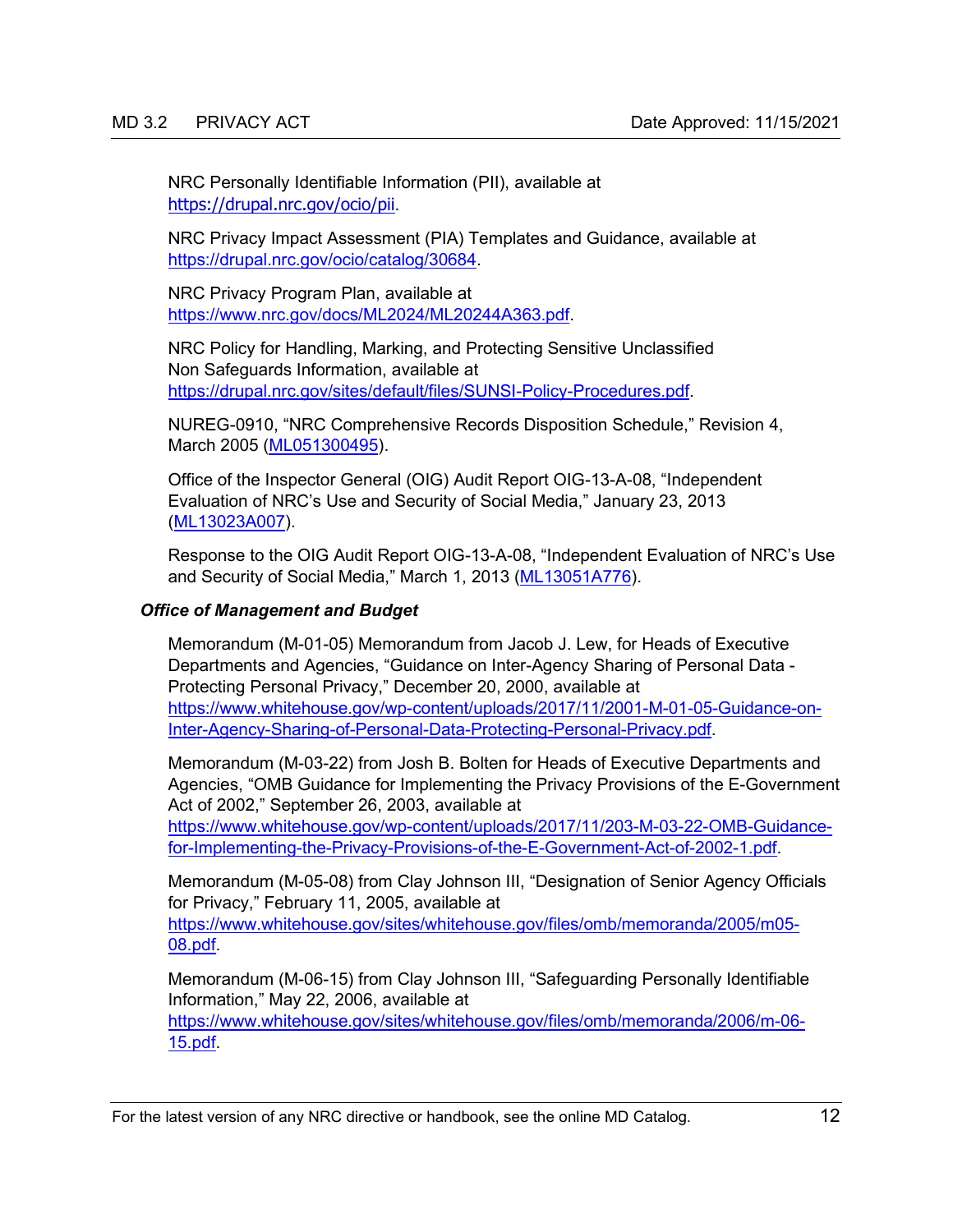Memorandum (M-06-16) from Clay Johnson III, "Protection of Sensitive Agency Information," June 23, 2006, available at [https://www.whitehouse.gov/sites/whitehouse.gov/files/omb/memoranda/2006/m06-](https://www.whitehouse.gov/sites/whitehouse.gov/files/omb/memoranda/2006/m06-16.pdf) [16.pdf.](https://www.whitehouse.gov/sites/whitehouse.gov/files/omb/memoranda/2006/m06-16.pdf)

Memorandum (M-06-19) from Karen S. Evans, "Reporting Incidents Involving Personally Identifiable Information and Incorporating the Cost for Security in Agency Information Technology Investments," July 12, 2006, available at

[https://www.whitehouse.gov/sites/whitehouse.gov/files/omb/memoranda/2006/m06-](https://www.whitehouse.gov/sites/whitehouse.gov/files/omb/memoranda/2006/m06-19.pdf) [19.pdf.](https://www.whitehouse.gov/sites/whitehouse.gov/files/omb/memoranda/2006/m06-19.pdf)

Memorandum (M-07-16), from Clay Johnson III, "Safeguarding Against and Responding to the Breach of Personally Identifiable Information," May 22, 2007, available at [https://www.whitehouse.gov/sites/whitehouse.gov/files/omb/memoranda/2007/m07-](https://www.whitehouse.gov/sites/whitehouse.gov/files/omb/memoranda/2007/m07-16.pdf) [16.pdf.](https://www.whitehouse.gov/sites/whitehouse.gov/files/omb/memoranda/2007/m07-16.pdf)

Memorandum (M-10-22) from Peter R. Orszag, "Guidance for Online Use of Web Measurement and Customization Technologies," June 25, 2010, available at [https://obamawhitehouse.archives.gov/sites/default/files/omb/assets/memoranda\\_2010/](https://obamawhitehouse.archives.gov/sites/default/files/omb/assets/memoranda_2010/m10-22.pdf) [m10-22.pdf.](https://obamawhitehouse.archives.gov/sites/default/files/omb/assets/memoranda_2010/m10-22.pdf)

Memorandum (M-10-23) from Peter R. Orszag, "Guidance for Agency Use of Third-Party Websites and Applications," June 25, 2010, available at [https://obamawhitehouse.archives.gov/sites/default/files/omb/assets/memoranda\\_2010/](https://obamawhitehouse.archives.gov/sites/default/files/omb/assets/memoranda_2010/m10-23.pdf) [m10-23.pdf.](https://obamawhitehouse.archives.gov/sites/default/files/omb/assets/memoranda_2010/m10-23.pdf)

Memorandum (M-13-20) from Sylvia M. Burwell, "Protecting Privacy while Reducing Improper Payments with the Do Not Pay Initiative," August 16, 2013, available at [https://www.whitehouse.gov/sites/whitehouse.gov/files/omb/memoranda/2013/m-13-](https://www.whitehouse.gov/sites/whitehouse.gov/files/omb/memoranda/2013/m-13-20.pdf) [20.pdf.](https://www.whitehouse.gov/sites/whitehouse.gov/files/omb/memoranda/2013/m-13-20.pdf)

Memorandum (M-16-24) from Shann Donovan, "Role and Designation of Senior Agency Officials for Privacy," September 15, 2016, available at [https://www.whitehouse.gov/sites/whitehouse.gov/files/omb/memoranda/2016/m\\_16\\_24](https://www.whitehouse.gov/sites/whitehouse.gov/files/omb/memoranda/2016/m_16_24_0.pdf) [\\_0.pdf.](https://www.whitehouse.gov/sites/whitehouse.gov/files/omb/memoranda/2016/m_16_24_0.pdf)

Memorandum (M-17-06) from Shann Donovan, OMB, Howard Shelanski, Office of Information and Regulatory Affairs, and Tony Scott, Federal Chief Information Officer, "Policies for Federal Agency Public Websites and Digital Services," November 8, 2016), available at

[\(https://www.whitehouse.gov/sites/whitehouse.gov/files/omb/memoranda/2017/m-17-](https://www.whitehouse.gov/sites/whitehouse.gov/files/omb/memoranda/2017/m-17-06.pdf) [06.pdf\)](https://www.whitehouse.gov/sites/whitehouse.gov/files/omb/memoranda/2017/m-17-06.pdf).

Memorandum (M-17-09) from Shann Donovan, "Management of Federal High Value Assets," December 9, 2016, available at

[https://www.whitehouse.gov/sites/whitehouse.gov/files/omb/memoranda/2017/m-17-](https://www.whitehouse.gov/sites/whitehouse.gov/files/omb/memoranda/2017/m-17-09.pdf) [09.pdf.](https://www.whitehouse.gov/sites/whitehouse.gov/files/omb/memoranda/2017/m-17-09.pdf)

For the latest version of any NRC directive or handbook, see the online MD Catalog. 13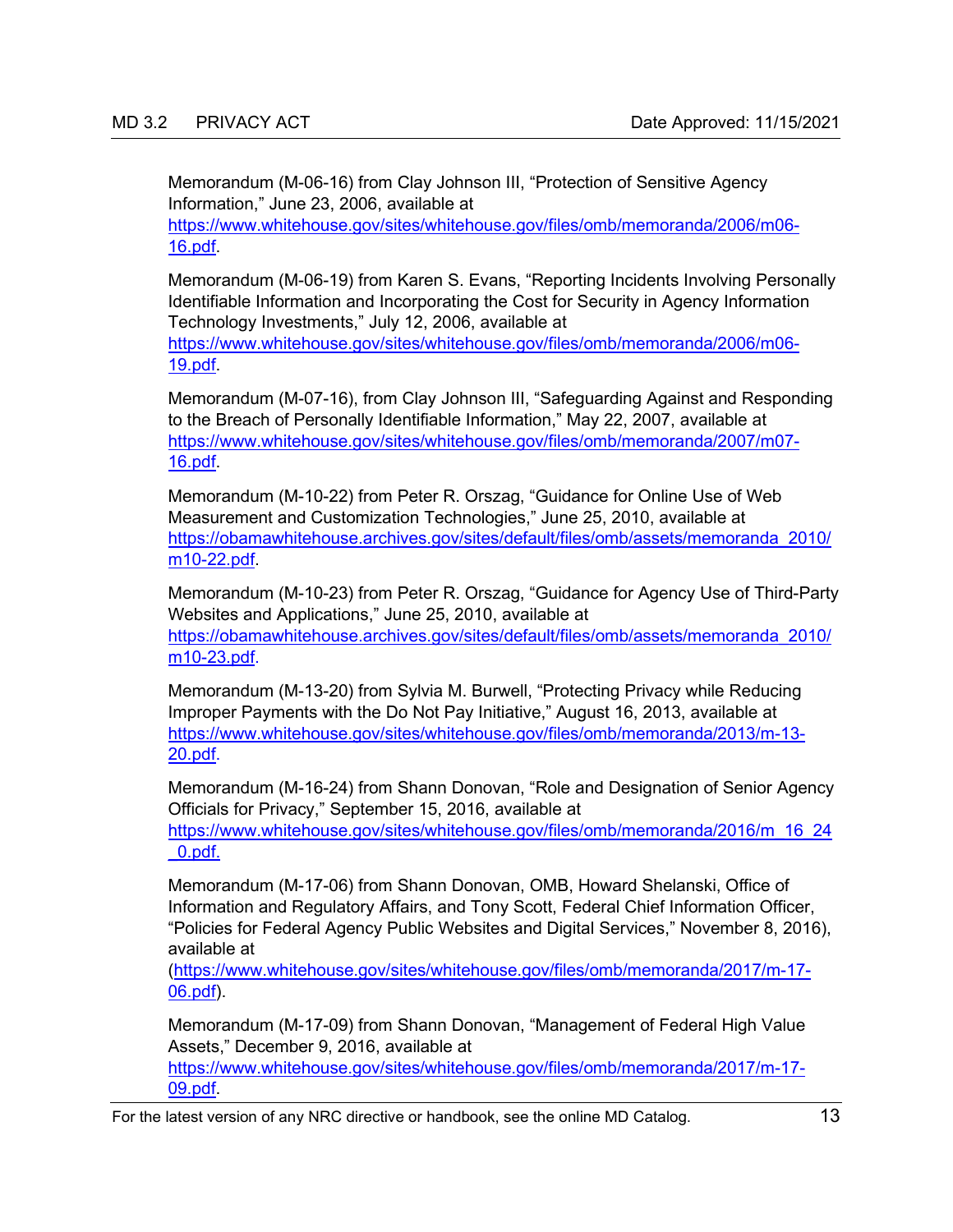Memorandum (M-17-12) from Shann Donovan, "Preparing for and Responding to a Breach of Personally Identifiable Information," January 3, 2017, available at [https://www.whitehouse.gov/sites/whitehouse.gov/files/omb/memoranda/2017/m-17-](https://www.whitehouse.gov/sites/whitehouse.gov/files/omb/memoranda/2017/m-17-12_0.pdf) [12\\_0.pdf.](https://www.whitehouse.gov/sites/whitehouse.gov/files/omb/memoranda/2017/m-17-12_0.pdf)

Memorandum (M-21-04) from Russell T. Vought for Heads of Executive Departments and Agencies, "Modernizing Access to and Consent for Disclosure of Records Subject to the Privacy Act," November 12, 2020, available at [https://www.whitehouse.gov/wp-content/uploads/2020/11/M-21-04.pdf.](https://www.whitehouse.gov/wp-content/uploads/2020/11/M-21-04.pdf)

Model Privacy Impact Assessment for Agency Use of Third-Party Websites and Applications, December 29, 2011, available at [https://osec.doc.gov/opog/privacy/Memorandums/model-pia-agency-use-third-party](https://osec.doc.gov/opog/privacy/Memorandums/model-pia-agency-use-third-party-websites-and-applications.pdf)[websites-and-applications.pdf.](https://osec.doc.gov/opog/privacy/Memorandums/model-pia-agency-use-third-party-websites-and-applications.pdf)

OMB Circular A-108, "Federal Agency Responsibilities for Review, Reporting, and Publication under the Privacy Act," December 2016, available at [https://www.whitehouse.gov/sites/whitehouse.gov/files/omb/circulars/A108/omb\\_circular](https://www.whitehouse.gov/sites/whitehouse.gov/files/omb/circulars/A108/omb_circular_a-108.pdf) [\\_a-108.pdf.](https://www.whitehouse.gov/sites/whitehouse.gov/files/omb/circulars/A108/omb_circular_a-108.pdf)

OMB Circular A-130, "Managing Information as Strategic Resource," July 28, 2016, available at [https://www.federalregister.gov/articles/2016/07/28/2016-17872/revision-of-omb-circular](https://www.federalregister.gov/articles/2016/07/28/2016-17872/revision-of-omb-circular-no-a-130-managing-information-as-a-strategic-resource)[no-a-130-managing-information-as-a-strategic-resource.](https://www.federalregister.gov/articles/2016/07/28/2016-17872/revision-of-omb-circular-no-a-130-managing-information-as-a-strategic-resource)

#### *Presidential Memorandum*

Presidential Memorandum for the Heads of Executive Departments and Agencies, "Privacy and Personal Information in Federal Records," May 14, 1998, available at [https://www.justice.gov/paoverview\\_pmppifr/download.](https://www.justice.gov/paoverview_pmppifr/download)

### *United States Code*

Census Act (13 U.S.C. 8).

Debt Collection Act of 1982 (31 U.S.C. 3701-3719), as amended by Pub. L. 104-134.

E-Government Act of 2002 (Pub. L. 107-347), Title II, Section 208(b), "Privacy Impact Assessments" (44 U.S.C. 3501 note).

Federal Claims Collection Act, as amended (31 U.S.C. 3711(e)).

Fraud and False Statements; Statements or Entries Generally (18 U.S.C. 1001).

Freedom of Information Act of 1966, as amended (5 U.S.C. 552).

Paperwork Reduction Act of 1995 (44 U.S.C. 3501 et seq.).

Privacy Act of 1974, as amended (5 U.S.C. 552a).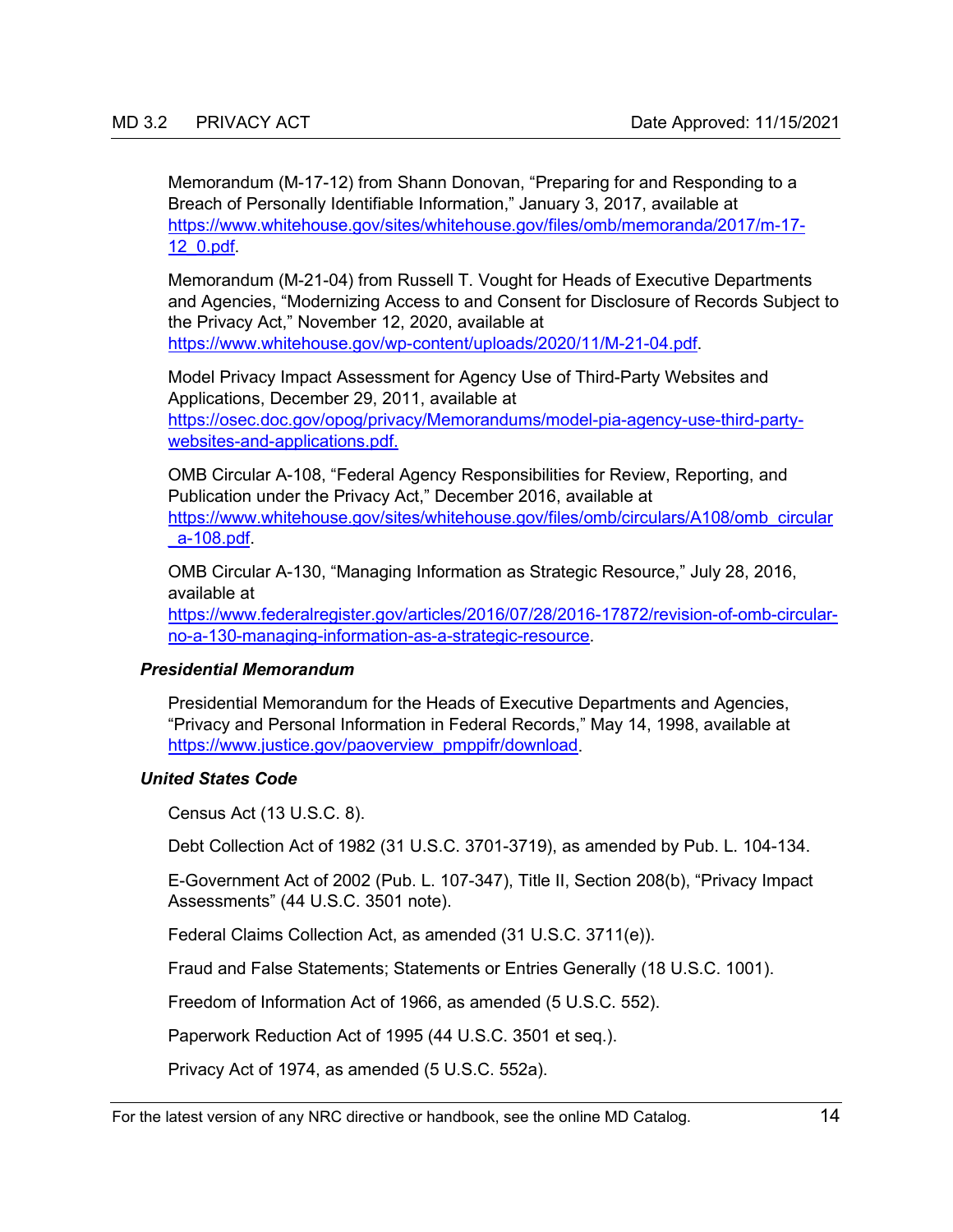Social Security Number Fraud Prevention Act of 2017 (Pub. L. 115-59; 42 U.S.C. 405 note).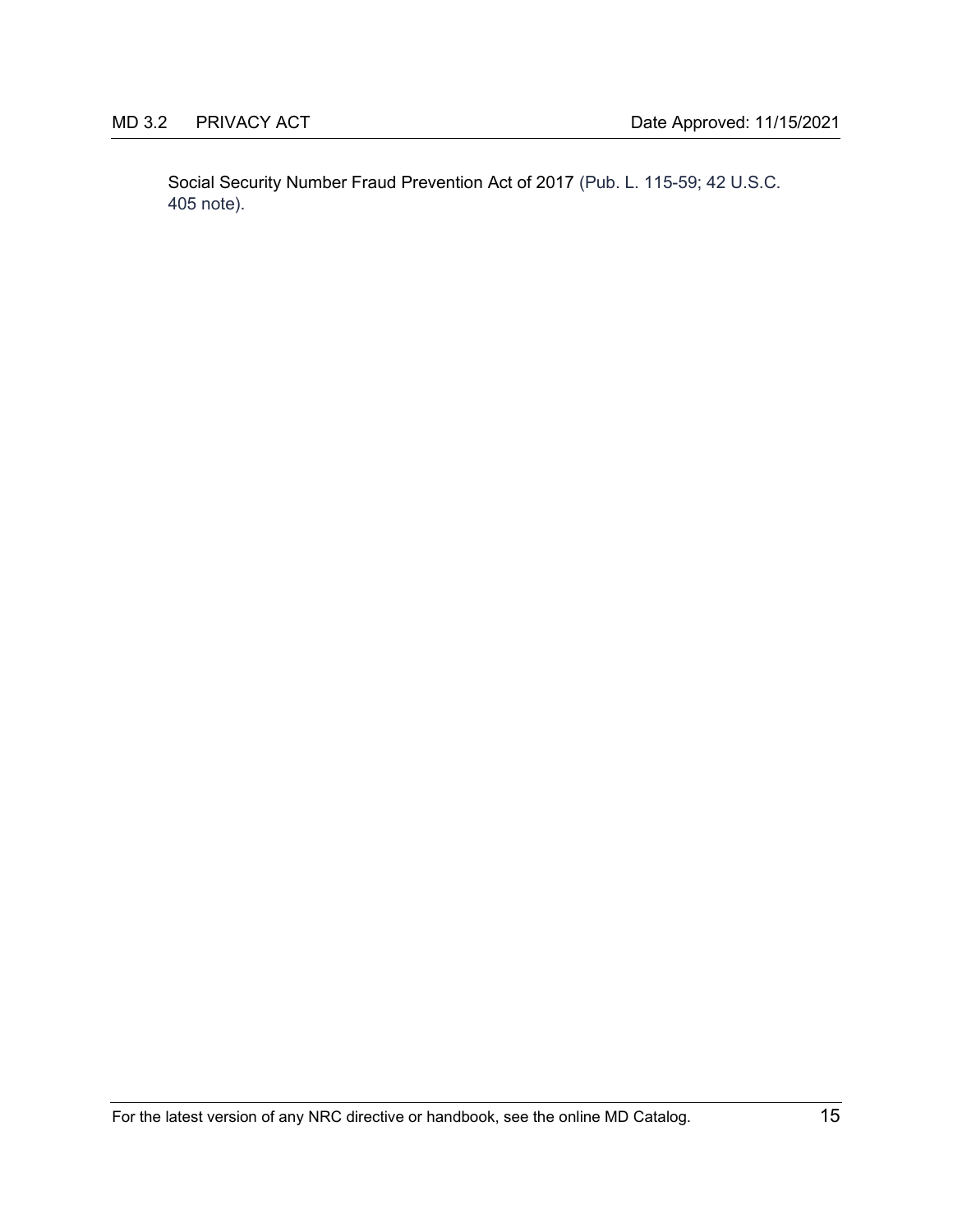### **U.S. NUCLEAR REGULATORY COMMISSION DIRECTIVE HANDBOOK (DH)**

| <b>DH 3.2</b>                                              | <b>PRIVACY ACT</b>                                                                                        | <b>DT-21-11</b> |
|------------------------------------------------------------|-----------------------------------------------------------------------------------------------------------|-----------------|
| Volume 3                                                   | <b>Information Management</b>                                                                             |                 |
| Approved By:                                               | Daniel H. Dorman<br><b>Executive Director for Operations</b>                                              |                 |
| Date Approved:                                             | November 15, 2021                                                                                         |                 |
| Cert. Date:                                                | N/A, for the latest version of any NRC directive or handbook,<br>see the online MD catalog                |                 |
| <b>Issuing Office:</b>                                     | Office of the Chief Information Officer<br>Governance and Enterprise Management Services Division (GEMSD) |                 |
| Contact Name:                                              | <b>Sally Hardy</b>                                                                                        |                 |
| <b>EXECUTIVE SUMMARY</b>                                   |                                                                                                           |                 |
| Managangant Disastiya (MD) 2.3 "Drivaay Ast" is sayiaad to |                                                                                                           |                 |

Management Directive (MD) 3.2, "Privacy Act," is revised to—

- Reflect the May 2020 reorganization of the Office of the Chief Information Officer (OCIO).
- As stated in Office of Management Budget (OMB) Circular No. A-108, "Federal Agency Responsibilities for Review, Reporting, and Publication under the Privacy Act," December 2016, OMB and Congress get a review period of 30 days, OMB has the discretion to extend the 30-day review period based on the specific circumstances of the proposed changes.
- Incorporate the March 31, 2017 memorandum, "Delegation of Authority—Senior Agency Official for Privacy," from the Chief Information Officer (CIO), OCIO to the Deputy CIO, OCIO [\(ML17080A056\)](https://adamsxt.nrc.gov/navigator/AdamsXT/content/downloadContent.faces?objectStoreName=MainLibrary&vsId=%7bF034578A-F4DA-4B7C-81EA-C9B2BCF23FC2%7d&ForceBrowserDownloadMgrPrompt=false).
- Include amendments to NRC regulations to comply with the Social Security Fraud Prevention Act of 2017 to specify when inclusion of an individual's Social Security account number (SSN) is necessary, include instructions for the partial redaction of SSNs where feasible, and provide a requirement that SSNs not be visible on the outside of any package sent through the mail.

# **TABLE OF CONTENTS**

For updates or revisions to policies contained in this MD that were issued after the MD was signed, please see the Yellow Announcement to Management Directive index [\(YA-to-MD index\)](https://usnrc.sharepoint.com/teams/ADM-PMDA-Management-Directives/Lists/yellowtoMD_index/AllItems.aspx).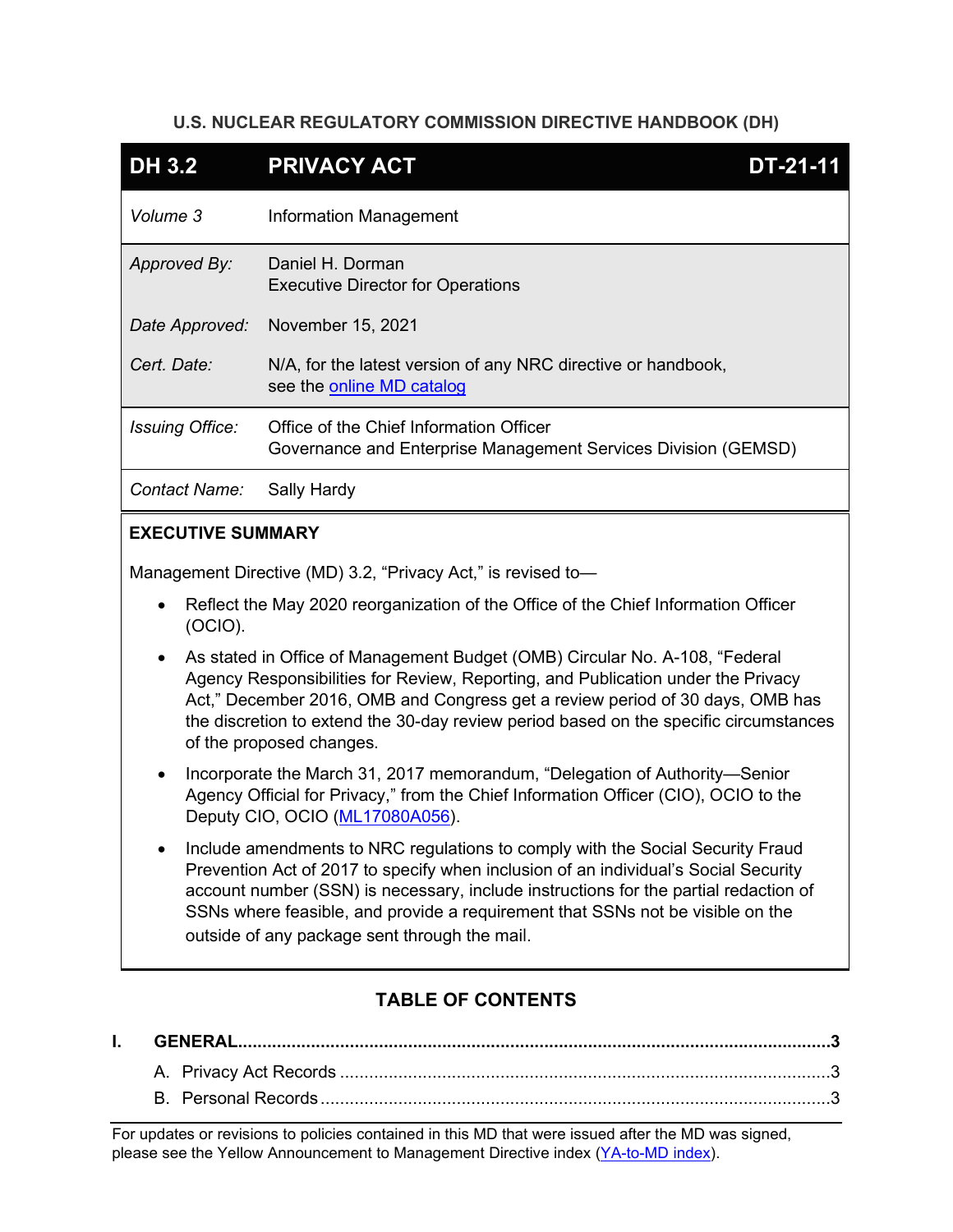#### PRIVACY ACT DH 3.2

| Ш.          |                                                         |  |
|-------------|---------------------------------------------------------|--|
|             |                                                         |  |
|             | В.                                                      |  |
|             |                                                         |  |
|             |                                                         |  |
|             |                                                         |  |
| III.        |                                                         |  |
|             |                                                         |  |
|             |                                                         |  |
|             |                                                         |  |
|             |                                                         |  |
| IV.         | COLLECTION OF INFORMATION FROM OR ABOUT AN INDIVIDUAL   |  |
|             |                                                         |  |
|             | B.                                                      |  |
|             |                                                         |  |
|             |                                                         |  |
| $V_{\cdot}$ | RESPONSIBILITIES OF NRC EMPLOYEES WHO WORK WITH RECORDS |  |
|             |                                                         |  |
|             |                                                         |  |
|             | В.                                                      |  |
|             |                                                         |  |
| VI.         |                                                         |  |
| VII.        |                                                         |  |
|             |                                                         |  |
|             |                                                         |  |
|             |                                                         |  |
|             |                                                         |  |
|             |                                                         |  |
|             |                                                         |  |
|             |                                                         |  |
|             |                                                         |  |
|             |                                                         |  |
| IX.         |                                                         |  |

For the latest version of any NRC directive or handbook, see the online MD Catalog.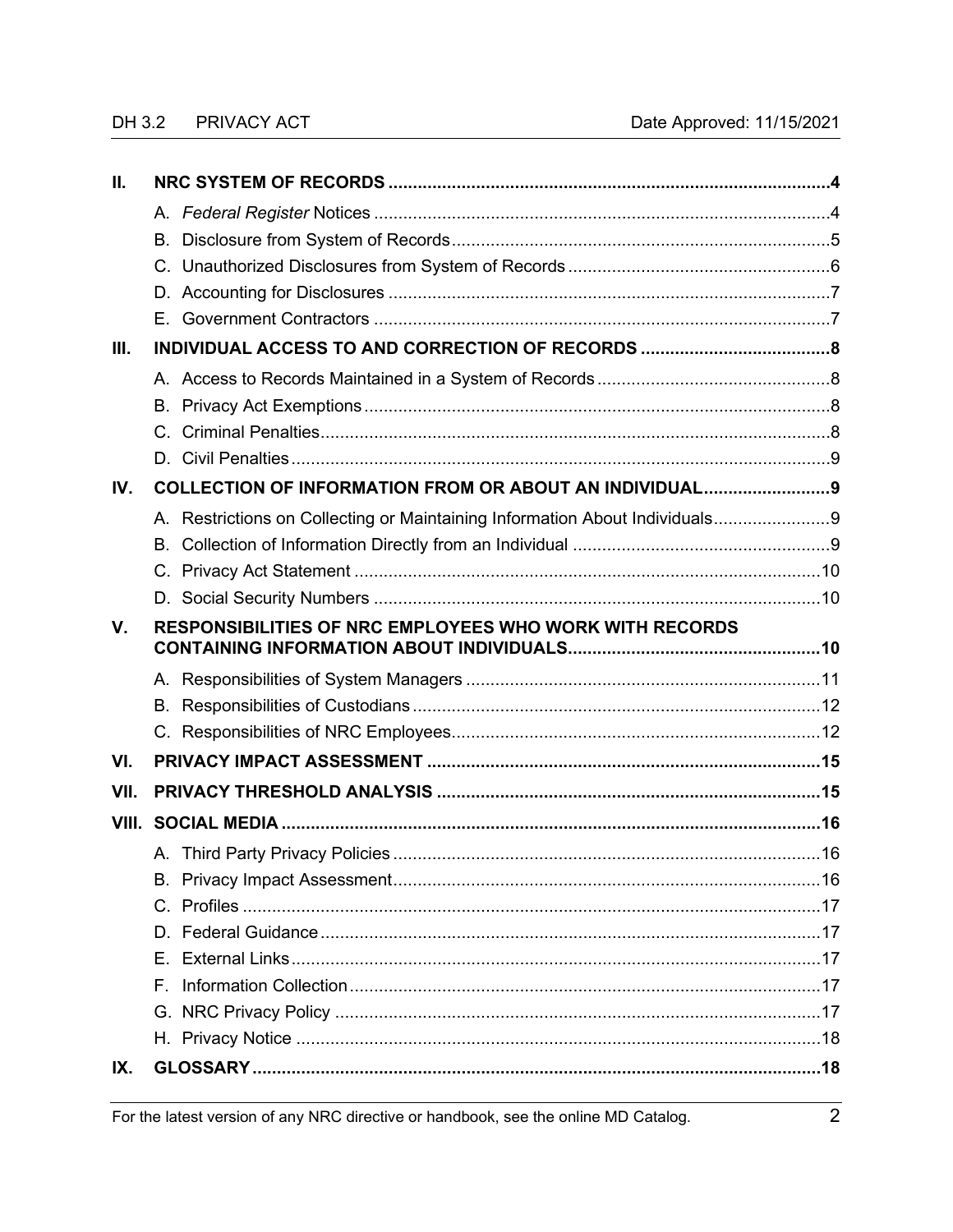### <span id="page-17-0"></span>**I. GENERAL**

The Federal Privacy Act of 1974, as amended (5 U.S.C. 552a), establishes safeguards for the protection of records the Federal Government collects, maintains, uses, and disseminates on individuals (U.S. citizens and aliens lawfully admitted for permanent residence). It balances the Government's need to maintain information on individuals with the protection of individuals' rights against unwarranted invasion of personal privacy. Any questions about the Privacy Act should be directed to the Privacy Act (PA) Officer, Cyber Security Branch (CSB), Governance and Enterprise Management Services Division (GEMSD), Office of the Chief Information Officer (OCIO).

### <span id="page-17-1"></span>**A. Privacy Act Records**

- 1. The Privacy Act applies when information is retrieved by a personal identifier (e.g., a person's name, Social Security number, passport/visa number, or case number assigned to the individual) from agency records (e.g., paper records, electronic records, and microfiche) that contains information about individuals and personal identifiers.
- 2. The Privacy Act does not apply if information is not retrieved by a personal identifier. However, any employee who maintains or is planning to maintain information about individuals retrievable by a personal identifier in either an automated or other format must contact the PA Officer for an up-to-date determination as to whether the Privacy Act applies to the records.
- 3. The Privacy Act applies to records maintained by the executive branch of the Federal Government, independent regulatory agencies (e.g., the U.S. Nuclear Regulatory Commission (NRC)), Government-controlled corporations (e.g., the Postal Service), and certain contractors operating a system of records for or on behalf of a Federal agency to accomplish an agency function.
- 4. The Privacy Act does not apply to records held by Congress, the courts, State and local governments, or private companies or organizations, except in certain instances in which they hold a special type of contract or agreement with a Federal agency.
- 5. Electronic records implementations must comply with Management Directive (MD) 12.5, "NRC Cybersecurity Program."

### <span id="page-17-2"></span>**B. Personal Records**

Personal records over which the NRC exercises no control (e.g., uncirculated personal notes, papers, and records, including electronic records) are retained or discarded at the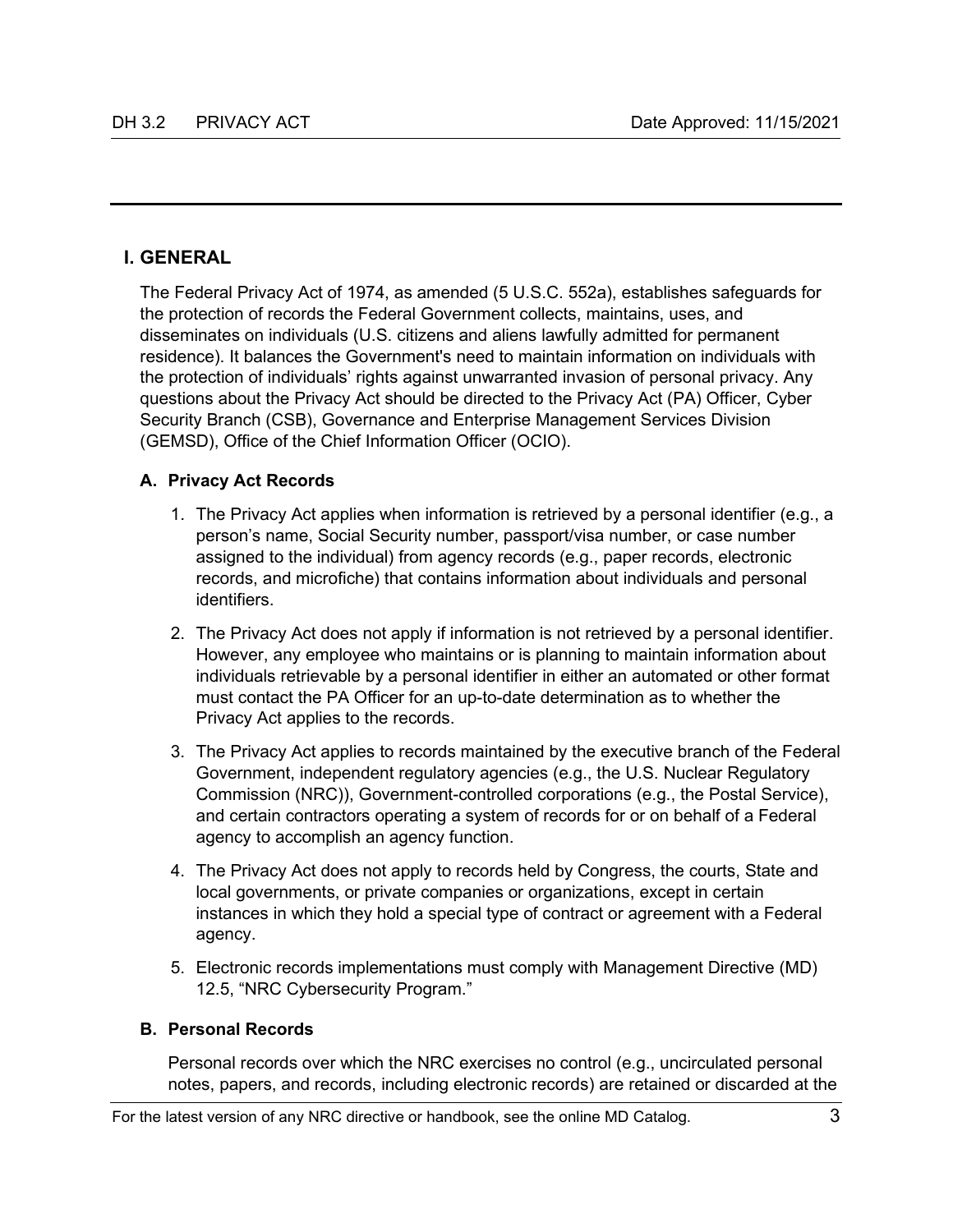author's sole discretion and are not commingled with agency records. However, if a personal record is shown or transmitted to any other individual, including orally or by e- mail, or is commingled with agency records, it may become an agency record subject to Privacy Act requirements. For further discussion to ensure compliance of electronic records, see MD 12.5.

## <span id="page-18-0"></span>**II. NRC SYSTEM OF RECORDS**

A system of records is a group of Privacy Act records under the control of the NRC from which information is retrieved by the name of an individual or by an identifying number, symbol, or other identifier assigned to an individual. The system may consist of electronic records, paper records, photographs, microfiche, and the like, alone or in any combination of formats. The system manager is the NRC employee responsible for the policies and practices governing the system of records. The duties and responsibilities of system managers, custodians of duplicate system of records, and NRC employees who work with Privacy Act records are contained in Section V of this handbook. A current list of NRC "System of Records Notices" is provided on the NRC external Web site [\(https://www.nrc.gov/reading-rm/foia/privacy-systems.html](https://www.nrc.gov/reading-rm/foia/privacy-systems.html)). Any questions about NRC's system of records notices should be directed to the Privacy Act (PA) Officer.

### <span id="page-18-1"></span>**A.** *Federal Register* **Notices**

- 1. Federal agencies covered by the Privacy Act are required to publish descriptions of their system of records in the *Federal Register*.
	- (a) Notices describing new or significantly revised system of records must be reported to the Office of Management and Budget (OMB) and Congress at least 30 days before the notice is submitted to the *Federal Register* for publication. (See OMB Circular A-108, "Federal Agency Responsibilities for Review, Reporting and Publication under the Privacy Act," December 2016.)
	- (b) OMB will have 30 days to review the proposal and provide any comments to the agency. The 30-day review period is separate from and may not run concurrently with the publication period in the *Federal Register*.
	- (c) Changes that are not significant do not need to be reported. OMB has the discretion to extend the 30-day review period based on the specific circumstances of the proposal.
- 2. Each *Federal Register* notice for a system of records must use the SORN Template provided in OMB Circular A-108 Appendix II, "Office of the Federal Register SORN Template – Full Notice," or Appendix III, "Office of the Federal Register SORN Template – Notice of Revision."
- 3. Employees must notify the PA Officer, in writing, at least 120 days before the proposed effective date of any new system of records or any significant changes to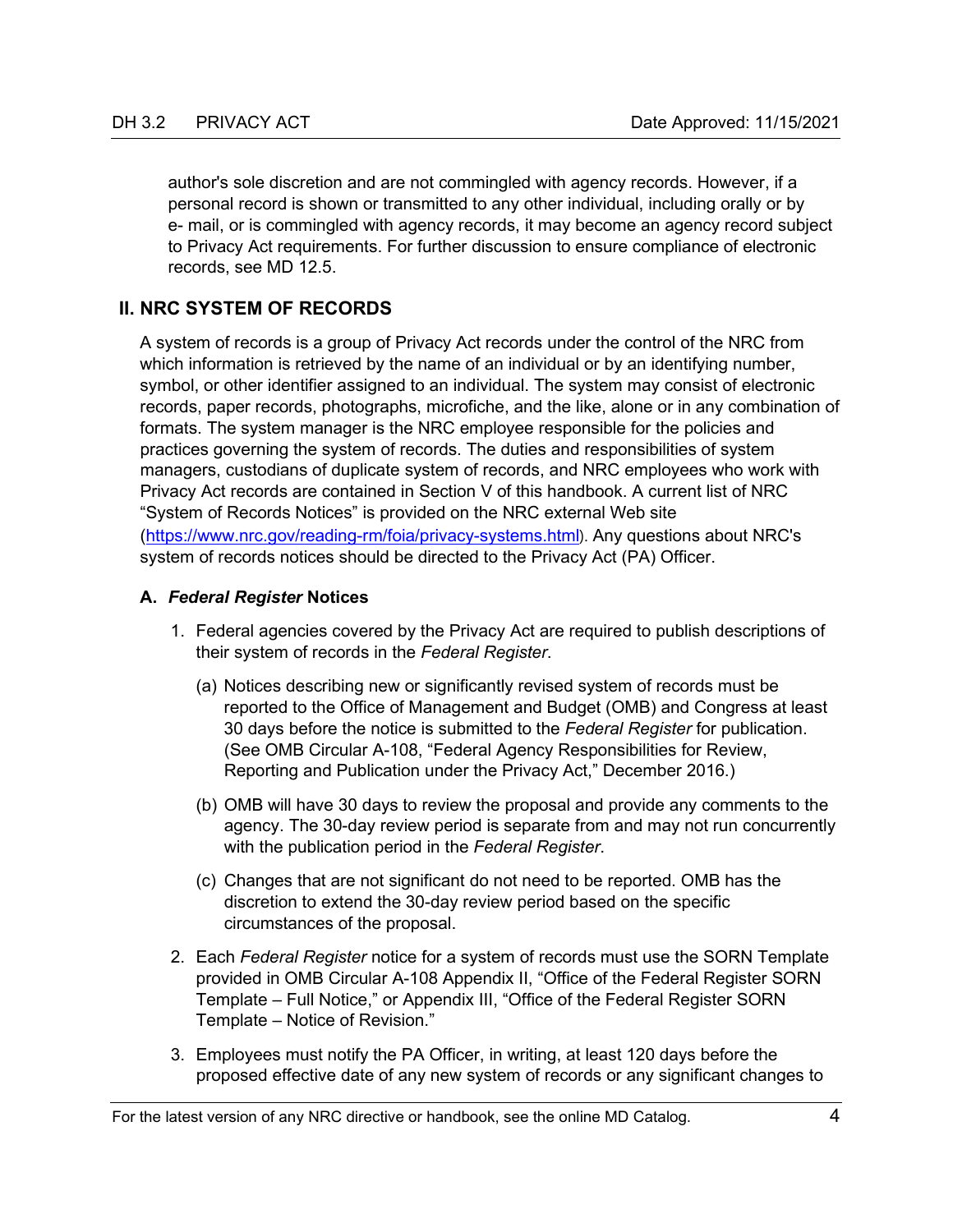an existing system of records. The PA Officer, after consultation with the Office of the General Counsel (OGC), will determine whether the current system of records notice must be amended and whether a report on the amendment must be submitted to Congress and OMB. Changes to an existing system of records include the following:

- (a) Increase or decrease in the number or type of individual on whom records are maintained (other than normal growth);
- (b) Increase in the type or category of information maintained;
- (c) Change to the purpose for which information is used or to whom the information is disclosed;
- (d) Change to the nature or scope of records by altering the way the records are organized or the way they are indexed or retrieved;
- (e) Substantially greater access to the records resulting from changes in the equipment configuration (either hardware or software);
- (f) Deletion of an existing exemption contained in Title 10 of the *Code of Federal Regulations* (CFR) Section 9.95, "Specific Exemptions," or the addition of a new exemption; and
- (g) Introduction of any new, altered, or renewed computer matching program in which NRC will participate as a source or recipient agency using records maintained in the system of records.

#### <span id="page-19-0"></span>**B. Disclosure from System of Records**

Information from a system of records cannot be disclosed to another person (a third party) without the written consent of the record subject (individual) unless the disclosure is permitted by one of the following 12 Privacy Act conditions of disclosure:

- 1. To agency employees who **need to know** the record to perform their official duties.
- 2. In response to a third party request under the Freedom of Information Act (FOIA) when no FOIA exemption permits withholding the information, then the agency is required to disclose the information to the FOIA requestor. See MD 3.1, "Freedom of Information Act," and contact the agency's FOIA Officer for additional information.
- 3. For a routine use, as stated in the published *Federal Register* notice for that system of records.
- 4. To the Bureau of the Census for purposes of planning or carrying out a census or a survey or a related activity.
- 5. To a recipient who has provided the agency with advance adequate written assurance that the record will be used solely as a statistical research or reporting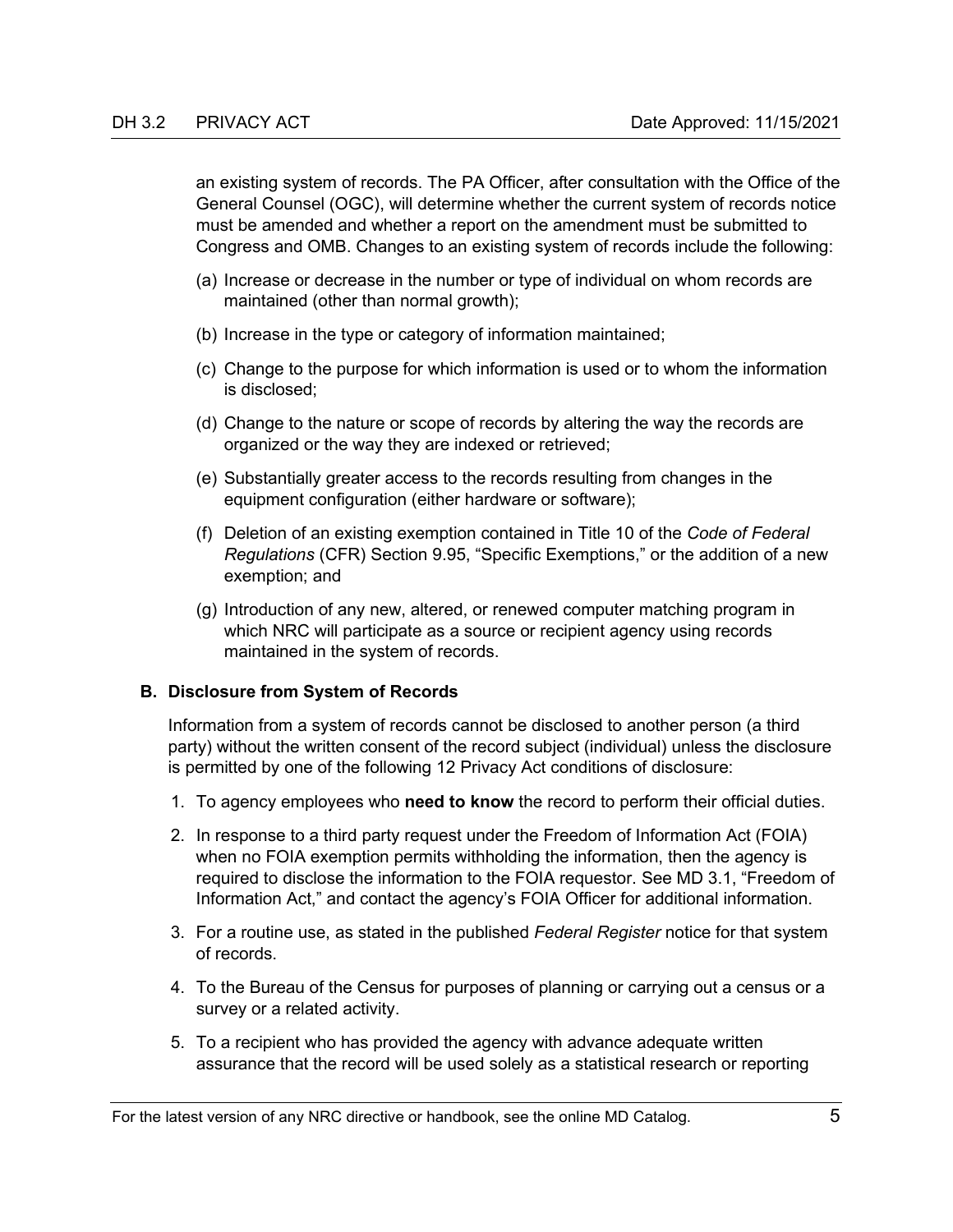record, and the record must be transferred in a form that is not individually identifiable.

- 6. To the National Archives and Records Administration as a record that has enough historical or other value to warrant its continued preservation by the U.S. Government, or for the Archivist of the United States (or his or her designee) to determine whether the record has such value.
- 7. To another agency or to an instrumentality of any governmental jurisdiction within or under the control of the United States for a civil or criminal law enforcement activity if—
	- (a) The activity is authorized by law, and
	- (b) The head of the agency or instrumentality has made a written request to the agency that maintains the record specifying the portion desired and the law enforcement activity for which the record is sought.
- 8. To a third person if compelling circumstances have been shown that affect the health or safety of an individual and disclosure notification is transmitted to the last known address of the subject individual. The notice shall be issued within 5 days of the disclosure and contain—
	- (a) The nature of the information disclosed,
	- (b) The name of the person or agency to whom the information was disclosed,
	- (c) The date of the disclosure, and
	- (d) The compelling circumstances justifying the disclosure.
- 9. To either House of Congress or, to the extent the matter is within its jurisdiction, any committee or subcommittee, any joint committee of Congress, or subcommittee of any joint committee.
- 10. To the Comptroller General, or any of his or her authorized representatives, in the course of the performance of the duties of the Government Accountability Office.
- 11. In accordance with the order of a court of competent jurisdiction.
- 12. To a consumer reporting agency in accordance with the Debt Collection Act of 1982 ((31 U.S.C. 3701-3719), as amended by Pub. L. 104-134).

### <span id="page-20-0"></span>**C. Unauthorized Disclosures from System of Records**

1. The unauthorized disclosure of any information from a system of records by any means of communication to any person, or to another agency, should be promptly reported to the following agency representatives to determine further action: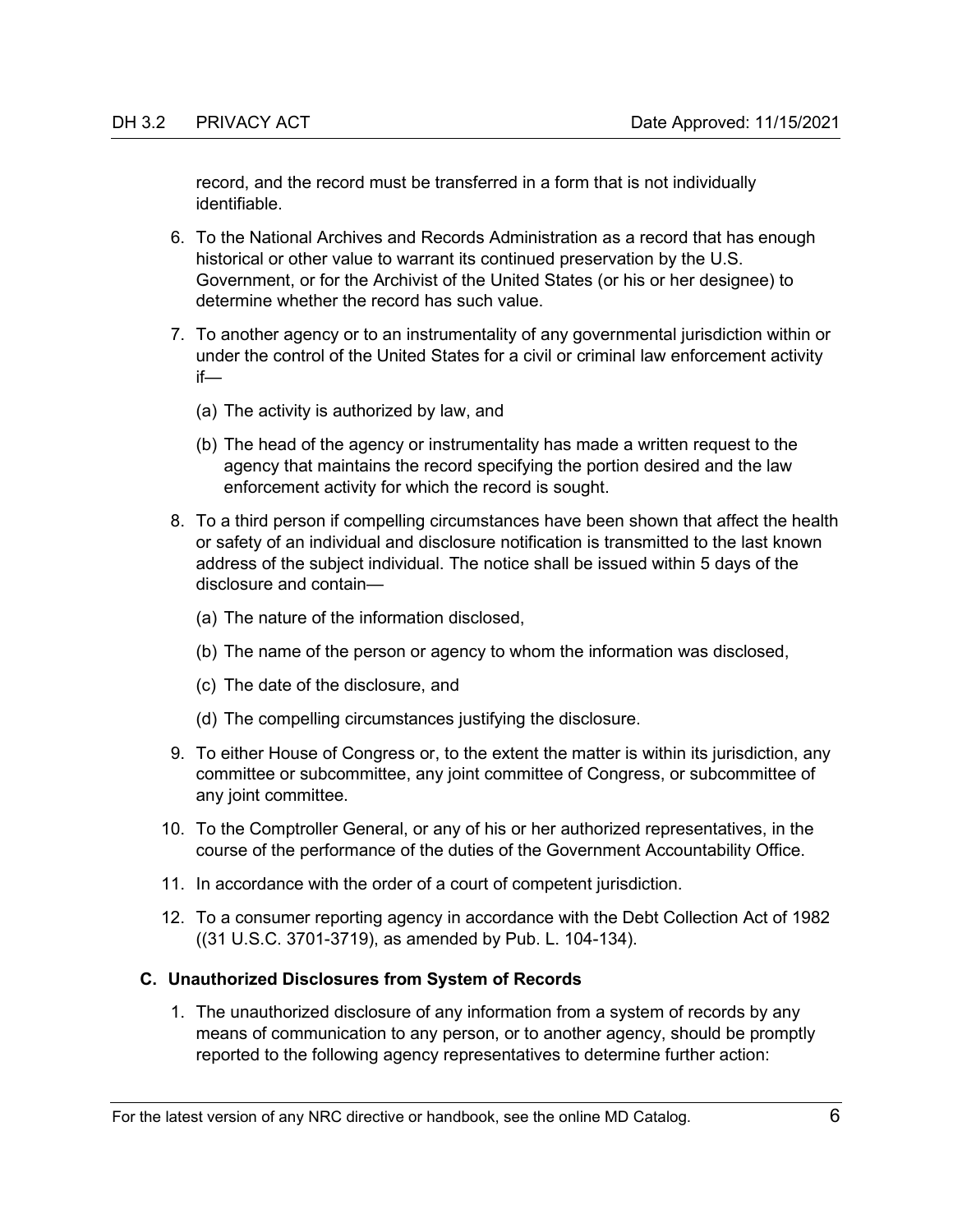Executive Director for Operations Inspector General cc: System Manager

2. There are special reporting requirements for the unauthorized disclosure/inadvertent release of **personally identifiable information (PII)**. These reporting requirements, along with the latest guidance addressing PII, are available on NRC's internal Web site, "Personally Identifiable Information (PII) Project," at [https://drupal.nrc.gov/OCIO/pii.](https://drupal.nrc.gov/OCIO/pii)

### <span id="page-21-0"></span>**D. Accounting for Disclosures**

- 1. Disclosures from a system of records include disclosures by written, oral, electronic, or visual means.
- 2. NRC employees working with records in a system of records must maintain a written accounting of any disclosures made from the system to persons outside the agency, except those released in response to a FOIA request. It is not necessary to account for disclosures made to agency employees with a "need to know" the information to perform their official duties.
- 3. The accounting must be kept for at least 5 years or the lifetime of the record, whichever is longer. The accounting record must contain the date, the nature, and the purpose of the disclosure, and the name and address of the person or agency to whom the disclosure was made.
- 4. Individuals can request access to an accounting of their disclosures from any system of records by filing a written request with the FOIA Officer or PA Officer.

### <span id="page-21-1"></span>**E. Government Contractors**

When an agency issues a contract for the design, development, or operation of a system of records on individuals ("operation" meaning the performance of any of the activities associated with maintaining a system of records, including the collection, use, and dissemination of records) to accomplish an agency function, the agency will ensure that the wording of each contract makes the provisions of the Privacy Act binding on the contractor and his or her employees by incorporating the following citations into the contracts:

- 1. Federal Acquisition Regulation (FAR) 52.224-1 Privacy Act Notification.
- 2. FAR 52.224-2 Privacy Act.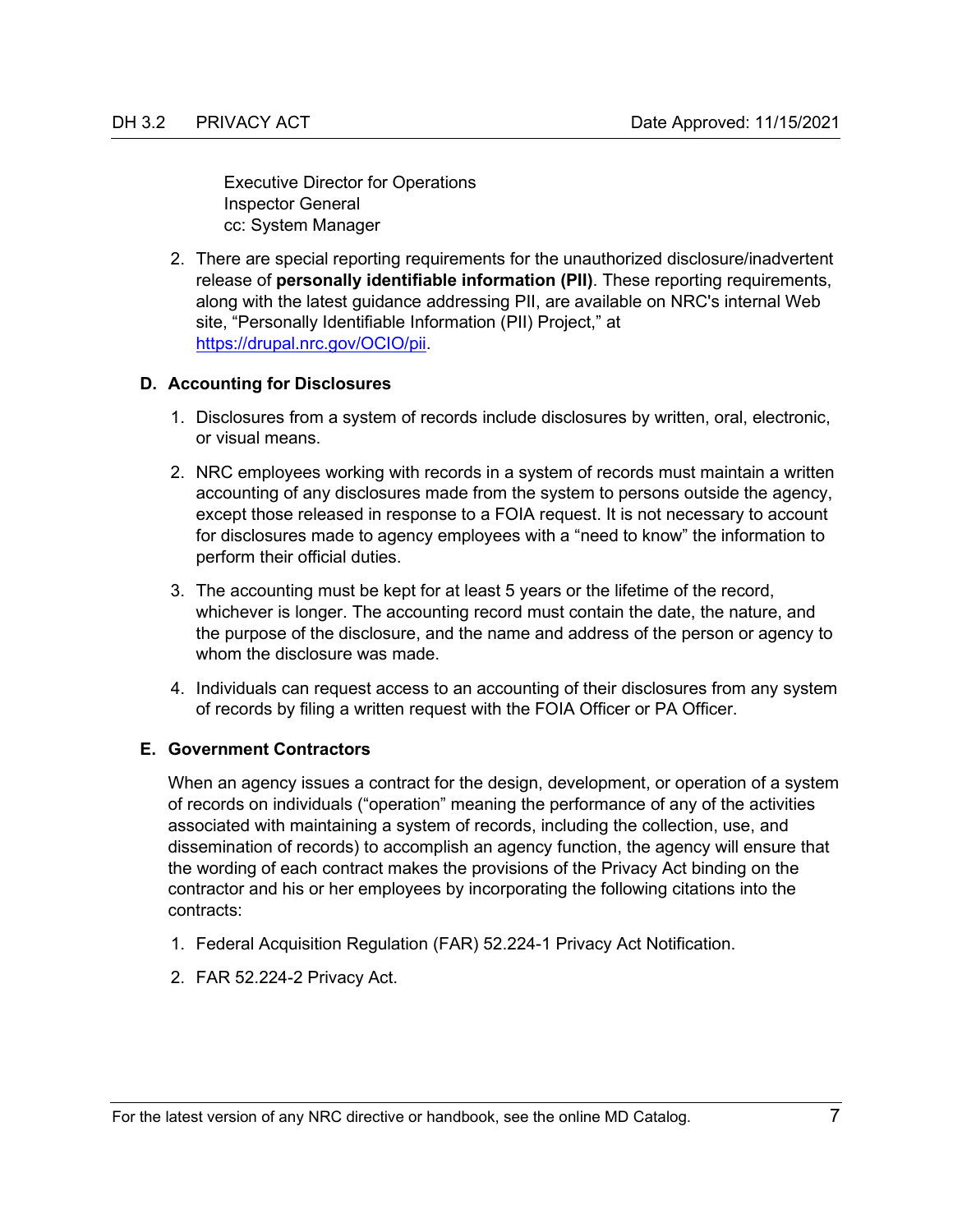### <span id="page-22-0"></span>**III. INDIVIDUAL ACCESS TO AND CORRECTION OF RECORDS**

#### <span id="page-22-1"></span>**A. Access to Records Maintained in a System of Records**

- 1. The Privacy Act gives any individual, including any NRC employee, the right to seek the following regarding his or her records maintained in system of records:
	- (a) Verification of the existence of a record on the individual;
	- (b) Access to his or her own records;
	- (c) Access to his or her accountings of disclosures; and
	- (d) Amendment, correction, or deletion of his or her records when they are not accurate, relevant, timely, or complete.
- 2. Requests for records may be made in person or in writing. Subpart B, "Privacy Act Regulations," of 10 CFR Part 9 contains the procedures for individuals to follow to access their records and the requirements applicable to NRC employees regarding the use and dissemination of these records. Employees may direct questions to the FOIA Officer.

#### <span id="page-22-2"></span>**B. Privacy Act Exemptions**

With the exception of records compiled in reasonable anticipation of a civil action or proceeding before a court or administrative tribunal under 10 CFR 9.61(a), records concerning an individual that are contained in a system of records may be exempt from disclosure to the individual only if the records meet the requirements in 10 CFR 9.61(b) or (c) and have been exempt under 10 CFR 9.95, "Specific Exemptions." Records or portions of records exempt under 10 CFR 9.61(c) are exempt from the provisions of the Privacy Act relating to access and amendment. Criminal law enforcement records or portions of records exempt under 10 CFR 9.61(b) are exempt from access and amendment and from additional provisions of the Privacy Act.

#### <span id="page-22-3"></span>**C. Criminal Penalties**

- 1. The Privacy Act provides criminal penalties and fines up to \$5,000 for any officer or employee of an agency, including certain contractor employees, who willfully—
	- (a) Discloses information from Privacy Act records when he or she knows that the disclosure is prohibited.
	- (b) Maintains a system of records without first publishing a system notice in the *Federal Register*.
- 2. Criminal penalties also may be imposed on any person who knowingly and willfully requests or obtains any record from the agency concerning an individual under false pretenses.

For the latest version of any NRC directive or handbook, see the online MD Catalog.  $8$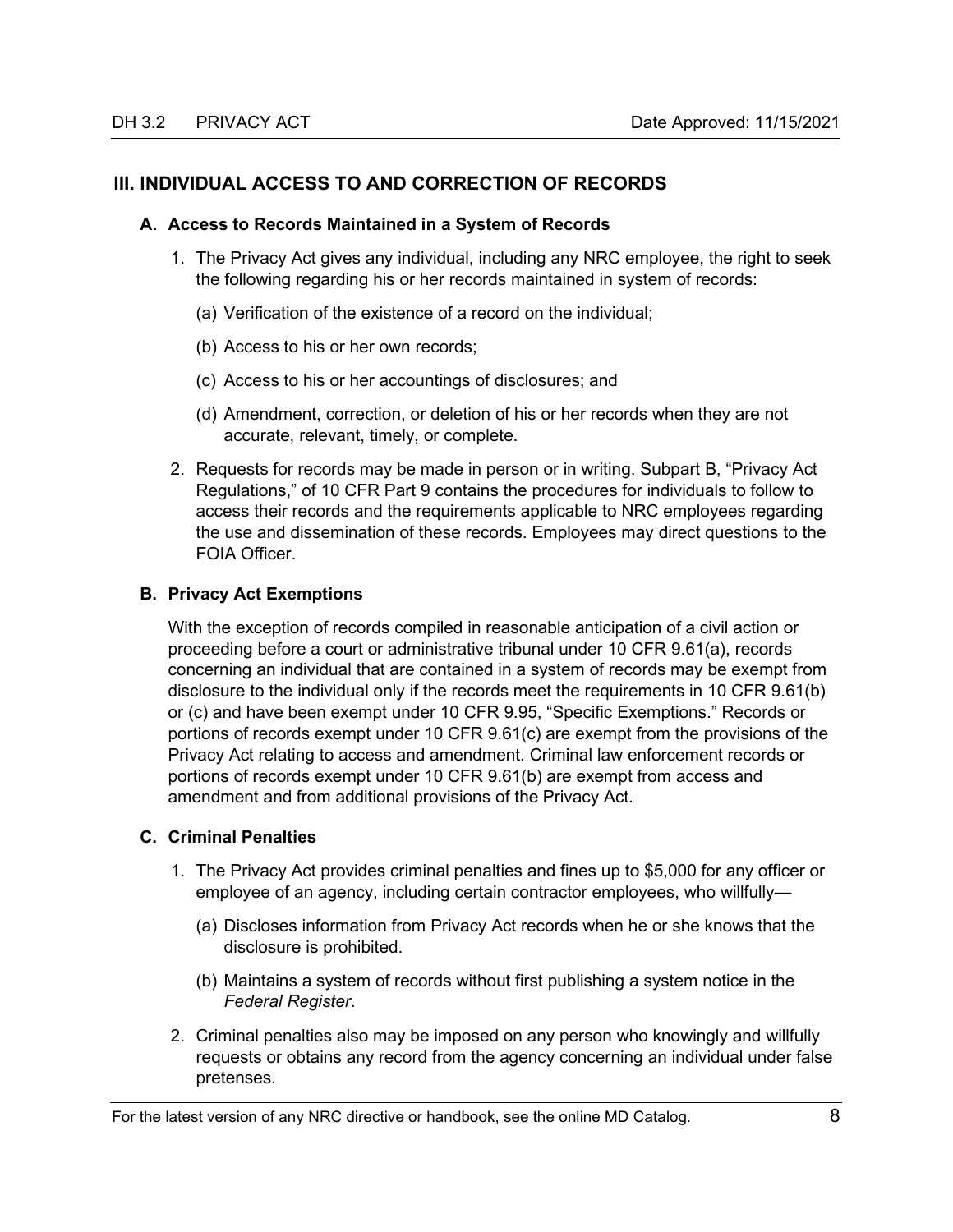### <span id="page-23-0"></span>**D. Civil Penalties**

Privacy Act violations subject to civil remedies and the available civil remedies are contained in 10 CFR 9.90(a), "Violations."

### <span id="page-23-1"></span>**IV. COLLECTION OF INFORMATION FROM OR ABOUT AN INDIVIDUAL**

#### <span id="page-23-2"></span>**A. Restrictions on Collecting or Maintaining Information About Individuals**

- 1. Only information about an individual that is relevant and necessary to accomplish a purpose of the NRC required by statute or Executive Order may be maintained in an NRC system of records.
- 2. The Privacy Act prohibits the collection or maintenance of records on how individuals exercise their First Amendment rights unless specifically authorized by law or related to an authorized law enforcement activity.

#### <span id="page-23-3"></span>**B. Collection of Information Directly from an Individual**

- 1. To the greatest extent practicable, information for a system of records should be collected directly from the individual concerned whenever the information may result in adverse determinations about the individual's rights, benefits, and privileges under Federal programs.
- 2. NRC employees or system managers must ensure that individuals from whom information is collected about themselves for a system of records are informed of—
	- (a) Reasons for requesting the information,
	- (b) Authority that authorizes the solicitation of the information,
	- (c) Type of disclosure (i.e., mandatory or voluntary),
	- (d) Use of the information, and
	- (e) Consequences, if any, of not providing the information.
- 3. NRC employees must advise their supervisors about the existence or contemplated development of any electronic, paper, or other record system in which information about individuals is or will be retrieved by means of individual names or other personal identifiers.
- 4. Individuals from whom information about themselves is collected for a system of records, whether collected orally, electronically, or in writing, must be provided with a Privacy Act statement on the form, survey, or document used to collect the information or on a separate form or document that can be retained by the individual; about the authority and purpose for collecting the information; the uses that will be made of the information; whether disclosure is mandatory or voluntary; and the effects, if any, of not furnishing the information.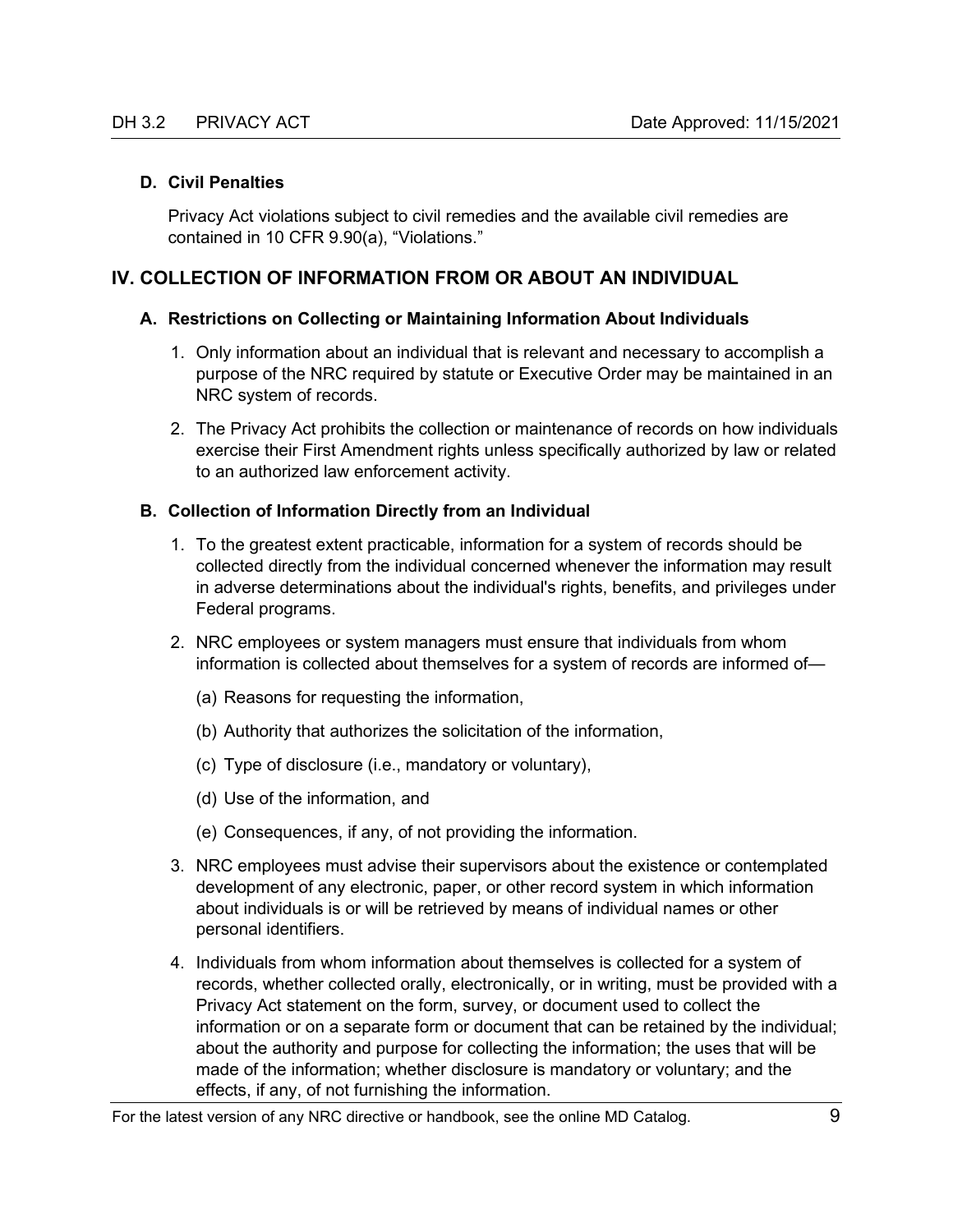### <span id="page-24-0"></span>**C. Privacy Act Statement**

- 1. Any forms, surveys, or other documents, including electronic forms, used to solicit personal information from individuals that will be maintained in a system of records must contain a Privacy Act statement as part of that form or separately so that the individual can retain it. A Privacy Act statement must contain the information needed to inform an individual of reasons and authority for, and use of, the information collected and must be approved by the PA Officer.
- 2. Before using a new form or revising or reprinting an existing form or other document requesting information about an individual that is subject to the Privacy Act, NRC employees and system managers must contact the PA Officer for guidance on preparing or updating Privacy Act statements. The PA Officer will coordinate with the OGC the approval of Privacy Act statements for NRC forms that request individuals to furnish information about themselves.
- 3. Individuals who are asked to provide their Social Security number (SSN) must be informed of the statutory or other authority under which the number is solicited, what uses will be made of it, and whether disclosure is mandatory or voluntary. Individuals who are asked to provide their SSN voluntarily must be advised that furnishing the SSN is not required and that no penalty or denial of benefits will result from refusal to provide it.

### <span id="page-24-1"></span>**D. Social Security Numbers**

- 1. Collect SSN only when authorized, necessary, and partially redacted SSNs in all cases where it is feasible.
- 2. NRC, in response to rulemaking requirements in the Social Security Fraud Prevention Act of 2017, created a new Subpart E, "Social Security Fraud Prevention Act Requirements," in 10 CFR Part 9. Subpart E addresses three points from the Act—
	- (a) For any package sent by mail, a SSN must not be visible on the outside;
	- (b) A document sent by mail may include a SSN only if the head of the agency finds it necessary based on either a legal requirement or a need to identify a specific individual; and
	- (c) Partial redaction of SSN being sent by mail is required whenever feasible.

### <span id="page-24-2"></span>**V. RESPONSIBILITIES OF NRC EMPLOYEES WHO WORK WITH RECORDS CONTAINING INFORMATION ABOUT INDIVIDUALS**

The responsibilities of system managers designated in the system of records notice published in the *Federal Register*, of custodians of duplicate systems, and of NRC employees using records contained within a system are listed below.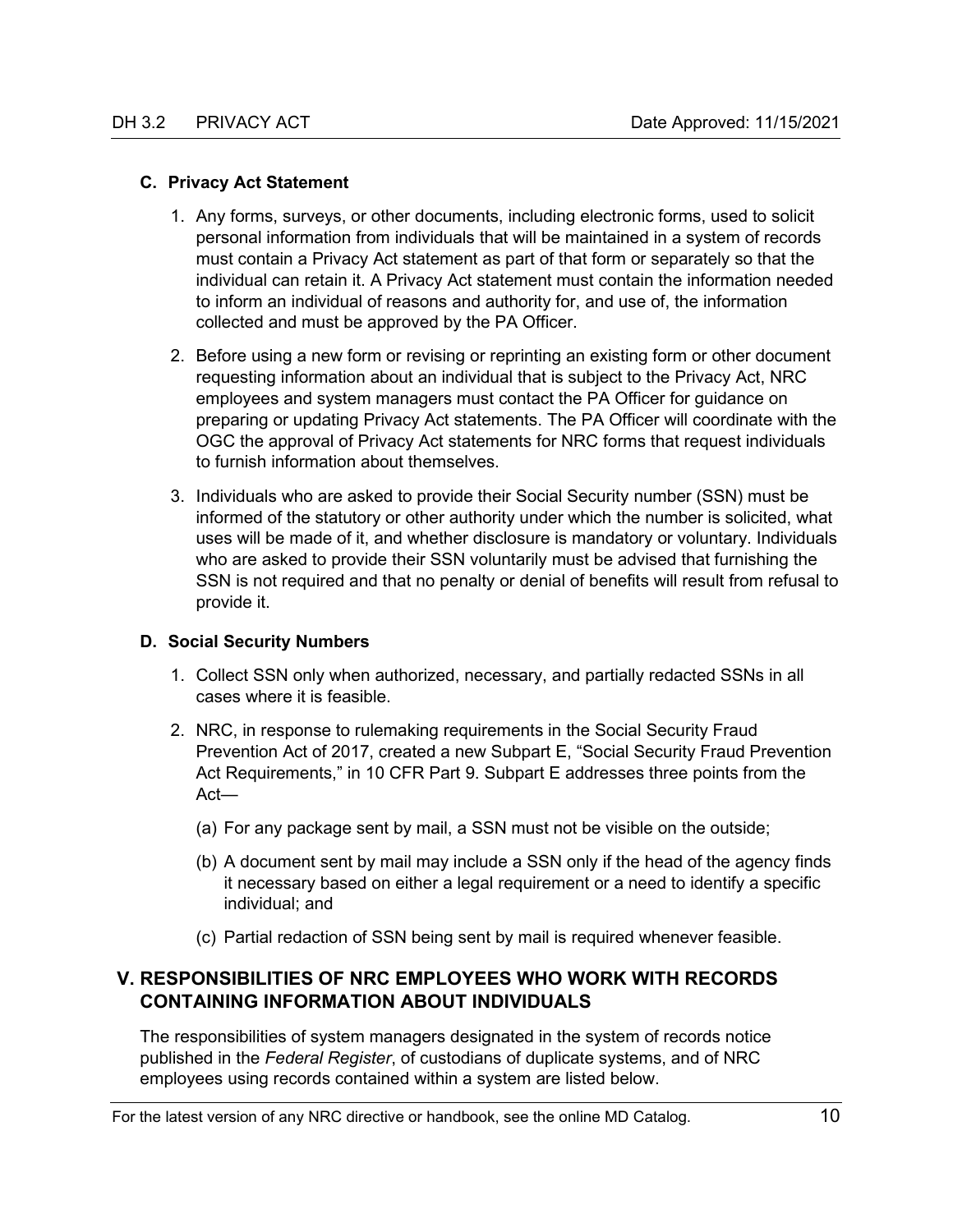#### <span id="page-25-0"></span>**A. Responsibilities of System Managers**

- 1. Maintain any system of records in their control by developing and applying Privacy Act guidelines and procedures that provide for assignment of responsibility for records supervision, maintenance, and servicing, and the training of personnel assigned Privacy Act duties.
- 2. Maintain the system of records under the physical safeguards standards governing confidentiality and protection of records contained in the most recent system of records notice published in the *Federal Register*. Maintain automated systems in accordance with the system security plan developed for each automated system.
- 3. Institute and monitor a program to ensure that information in the system of records is accurate, relevant, timely, complete, and necessary for an agency purpose.
- 4. Ensure that collection of information from individuals is conducted as described in Section IV of this handbook.
- 5. Establish guidelines and procedures consistent with this MD and 10 CFR Part 9, Subpart B, for gaining access to information in the system of records and for processing requests to identify the existence of a record, to access a record, to correct or amend a record, or to obtain an accounting of disclosures.
- 6. Maintain an accounting of disclosures, as described in Section II of this handbook, when information about an individual maintained in a system of records is disseminated orally, electronically, or in writing to another person or to another agency unless the disclosure is to an NRC employee with a **need-to-know** or in response to a request pursuant to the FOIA.
- 7. Maintain records showing the location of all duplicate system of records or portions of duplicate systems and an inventory of any records stored off site.
- 8. Provide a copy of their records list, if applicable, during the biennial system of records review.
- 9. Inform the custodians of the system of records, any duplicate system of records and any employees who work with the records protected by the Privacy Act about the procedures, guidelines, and safeguards applicable to that system and ensure that they are followed.
- 10. Issue annual guidance as a reminder of the responsibilities involved, as stated in this handbook, which includes protecting records from unauthorized access, securing records in locked file cabinets, use of opaque envelopes when sending records through the mail, and maintaining copies of required records only. The PA Officer will be sent a copy of this guidance as notification that this action has been completed.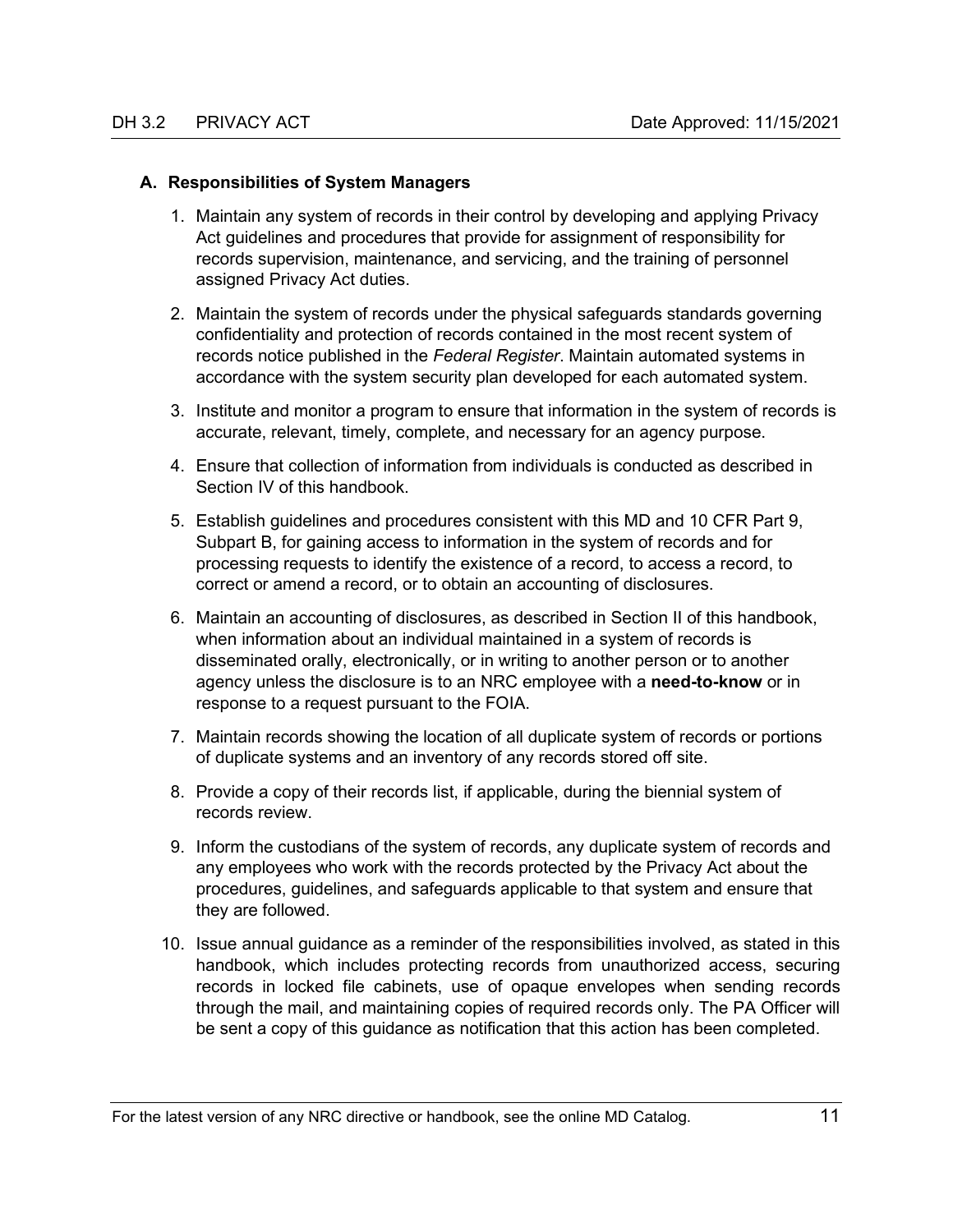- 11. Log all computer-readable data extracts from any system in their control holding PII and verify that each extract, including PII, has been erased within 90 days or that its use is still required. For systems that cannot automatically generate logs of data extracts, manual logs must be maintained.
- 12. Obtain, when necessary, from the PA Officer, advice and assistance on requests made in person to gain access to, or to correct or amend, records.
- 13. Notify the PA Officer in writing at least 120 days before the proposed effective date of any changes to the system of records so that it may be determined if the current system notice must be amended and if a report on the amendment must be submitted to Congress and OMB.
- 14. Provide the PA Officer with an initial determination whether to grant an individual access to his or her records or to amend these records and whether to extend the date of initial determination concerning requests for access to or amendment of records under the Privacy Act.

#### <span id="page-26-0"></span>**B. Responsibilities of Custodians**

- 1. Notify the system manager identified in the current system notice of the existence of any duplicate system of records or duplicate portion of a system. Failure to notify the system manager of duplicate systems or portions of systems may result in the maintenance of an unnoticed and, therefore, unauthorized system of records that could result in an individual being subject to the criminal penalties listed in Section III of this handbook. It is assumed that each office or branch maintains general personnel, travel, training, and payroll accounting records for persons within the organization and it is not necessary to notify the system manager of duplicate systems in these cases.
- 2. Comply with all requirements applicable to system managers stated in Section V.A of this handbook.

#### <span id="page-26-1"></span>**C. Responsibilities of NRC Employees**

- 1. Do not collect information about individuals unless authorized to collect it in the scope of their official duties.
- 2. Collect SSNs only when authorized and necessary. Partially redact SSNs when feasible.
- 3. Collect only information about individuals that is relevant and necessary to NRC functions or responsibilities.
- 4. Collect information, wherever possible, directly from the individual to whom it relates.
- 5. Provide individuals from whom information about themselves is collected, whether orally, electronically, or in writing, with a Privacy Act statement as specified in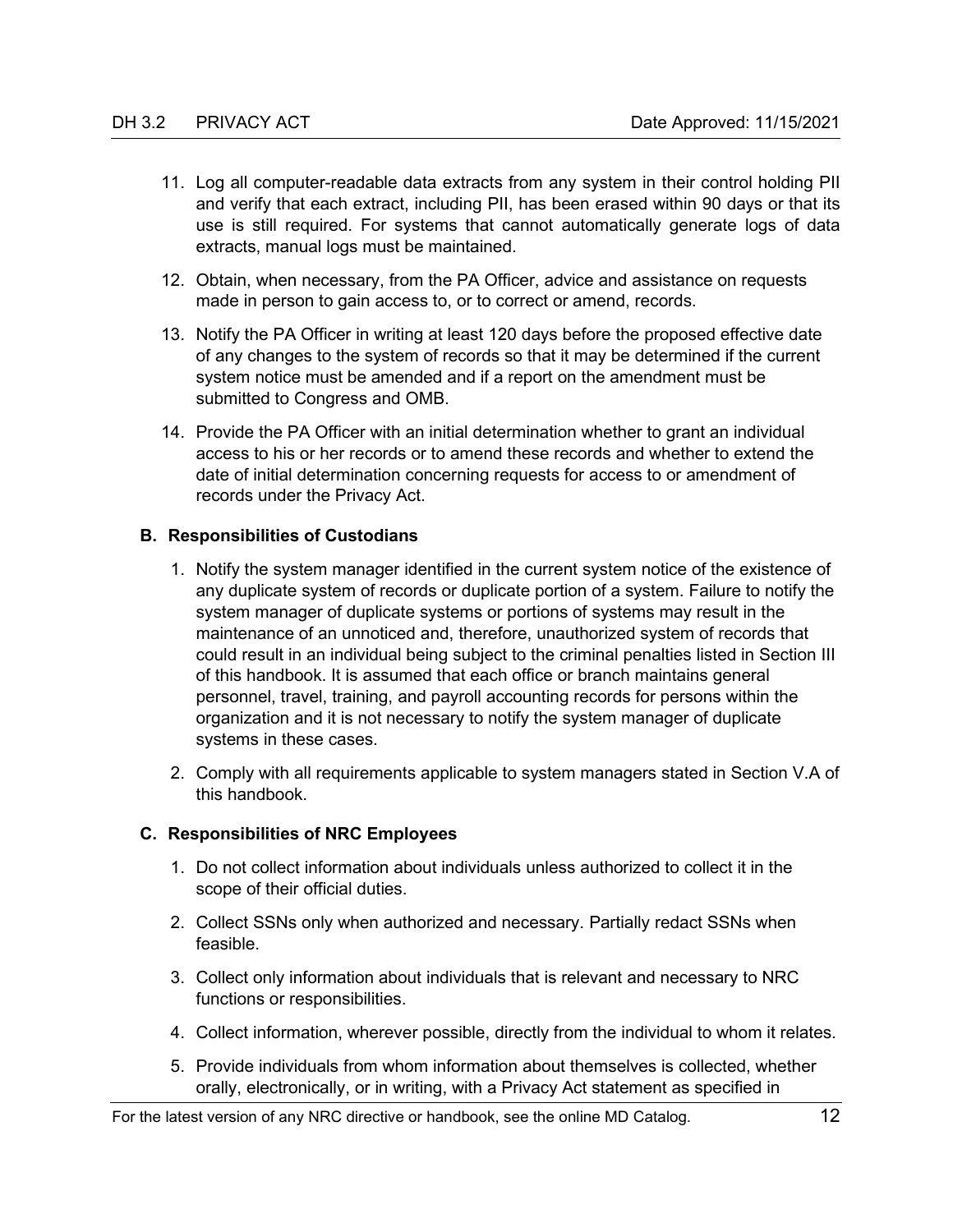Section IV of this handbook. This statement may be on the form or document used to collect the information or on a separate form or document that can be retained by the individual. The statement should include—

- (a) The authority for collection,
- (b) The purpose for collecting the information,
- (c) The uses that will be made of the information,
- (d) Whether the disclosure is mandatory or voluntary, and
- (e) The effects, if any, of not furnishing the information.
- 6. Ensure that all information collected that is retrieved by an individual's name or other personal identifier is maintained in an authorized system of records for which a system notice has been published in the *Federal Register*.
- 7. Do not disseminate information concerning individuals to persons other than those authorized by the Privacy Act or by the routine use disclosures published in the current system of records notice as specified in Sections II.A and B of this handbook.
- 8. Do not disseminate information concerning individuals to other NRC employees unless they have a "need to know" the information in order to perform their official duties.
- 9. Maintain an accounting of disclosures, as specified in Section II of this handbook, when information about an individual is disseminated from a system of records.
- 10. Maintain and process information concerning individuals in a manner that will ensure no inadvertent or unauthorized disclosures are made of the information.
	- (a) Do not leave information in open view of others, either on your desk or computer screen.
	- (b) Use an opaque envelope when transmitting information through the mail.
	- (c) Do not include SSNs on the outside of any mail to or from the NRC.
	- (d) Store information from a system of records in accordance with the system notice.
	- (e) If unsure whether information about an individual is part of a system of records, safeguard it at a minimum in a **locked drawer/cabinet or password**-**protected/restricted access file**. Placing information about individuals on a shared network drive is not recommended. However, if it is necessary to place information about individuals on a shared network drive, it is important to institute access controls.
- 11. Prohibited from removing electronic PII from NRC-controlled space on mobile computers or devices unless the PII is encrypted.

For the latest version of any NRC directive or handbook, see the online MD Catalog. 13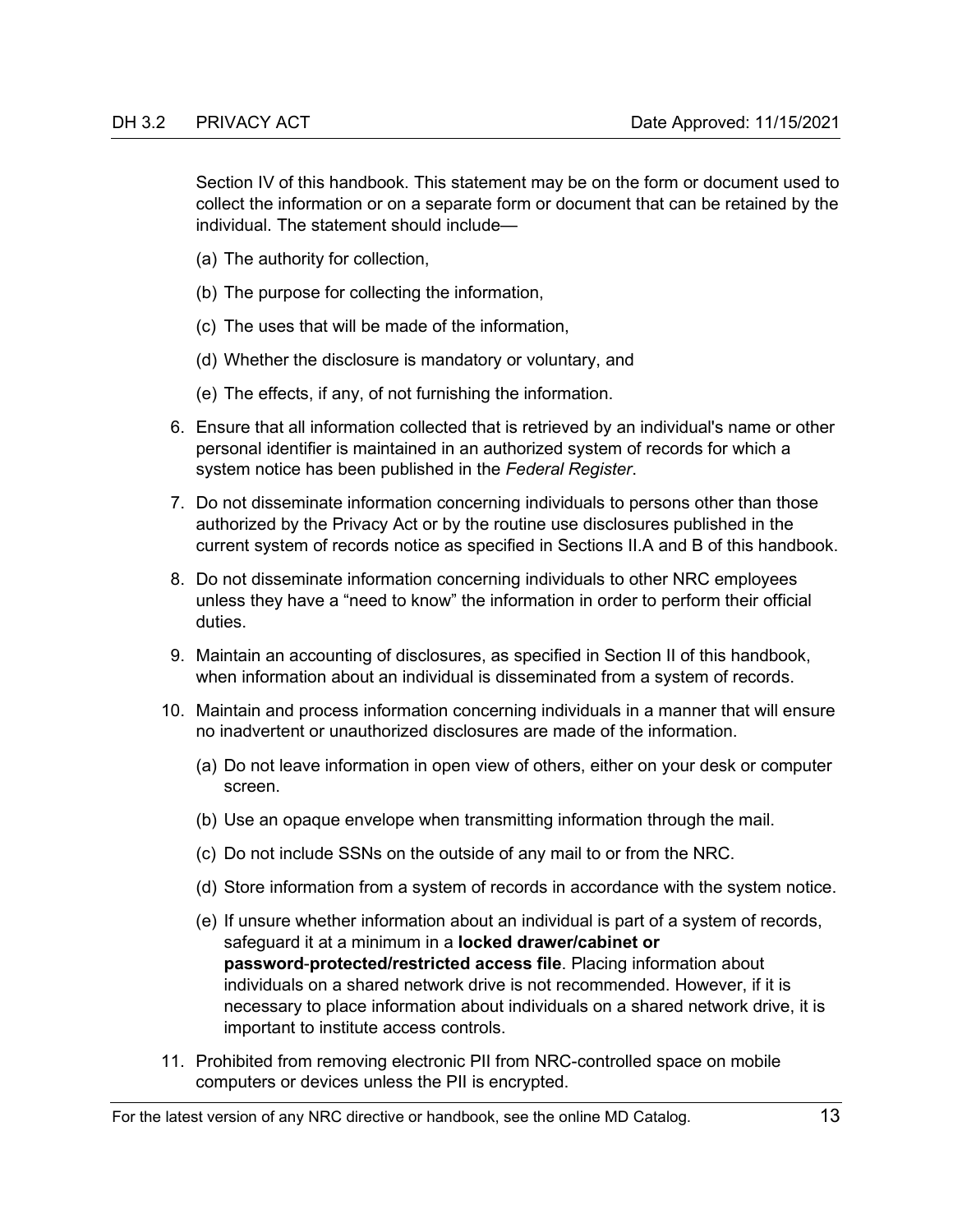- 12. Prohibited from removing paper documents that contain PII of individuals other than themselves from NRC-controlled space unless the PII has been redacted from the documents or an exception has been granted. In cases in which it is necessary to take unredacted documents outside NRC-controlled space, office directors or regional administrators or their designees may issue exceptions. The exceptions must be in writing, describe why unredacted documents are necessary, and describe how the documents will be protected while outside NRC-controlled space. These exceptions should be granted infrequently, and a copy of the written exception must be provided to the CIO. This direction does not prohibit the removal or use of emergency contact information outside NRC-controlled space; an exception is not required.
- 13. Prohibited from placing PII pertaining to NRC official business on personally owned hard drives, removable media, and other stand-alone storage devices.
- 14. Prohibited from using personally owned computers for processing or storing PII of individuals pertaining to NRC official business other than themselves.
- 15. Use NRC remote broadband access through Citrix, VPN, and cloud services.
- 16. Prohibited from storing on or downloading to mobile remote access devices PII pertaining to NRC official business unless these mobile remote access devices are password protected and, where possible, lock out after 30 minutes (or less) of user inactivity.
- 17. Prohibited from sending e-mail containing PII outside the agency except where necessary to conduct agency business. Effective privacy protections are essential to all NRC information technology (IT) systems, especially those that contain substantial amounts of PII. The use of new information technologies should sustain, and not erode, the privacy protections provided in all statutes and policies relating to the collection, use, and disclosure of personal information.
- 18. Bring to the attention of the responsible system manager—
	- (a) Any information in a system of records used by NRC to make a determination about an individual that appears inaccurate, irrelevant, untimely, or incomplete.
	- (b) Any changes contemplated or being developed on an existing system of records that might require a revision to the published system notice.
	- (c) Any duplicate system of records.
- 19. Advise the PA Officer about the existence or contemplated development of any new record system for which information about individuals is or will be retrieved by means of their names or other personal identifiers.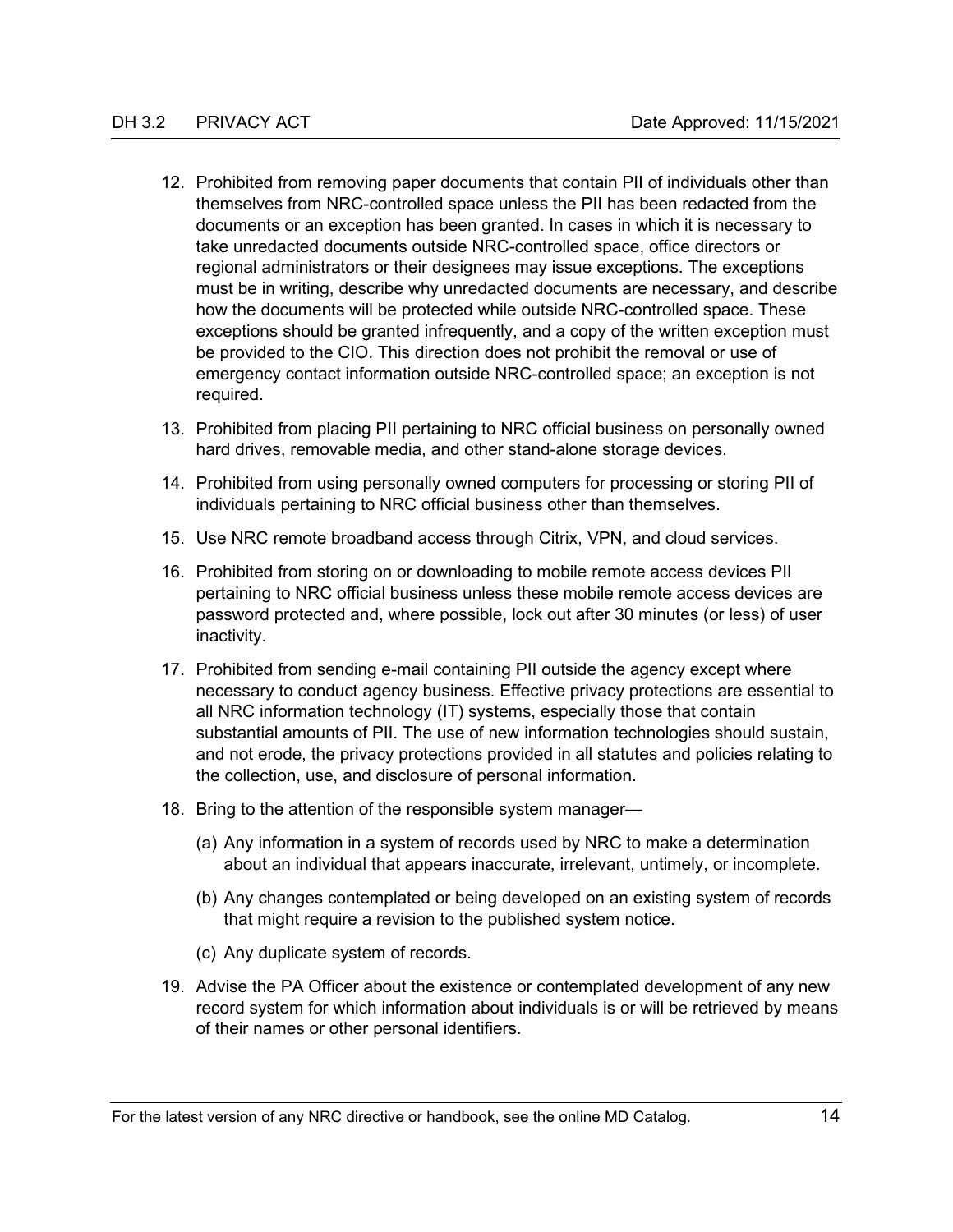20. Maintain no record that describes how any individual exercises rights guaranteed by the First Amendment, unless expressly authorized by statute, or by the individual about whom the record is maintained, or unless the record is pertinent to and in the scope of an authorized law enforcement activity.

### <span id="page-29-0"></span>**VI. PRIVACY IMPACT ASSESSMENT**

- **A.** The E-Government Act of 2002 requires that agencies prepare a privacy impact assessment (PIA) before developing or procuring IT that collects, maintains, or disseminates personal information in identifiable form about members of the public who are not Government employees or when initiating, consistent with the Paperwork Reduction Act, a new electronic collection of personal information in identifiable form from 10 or more persons. However, agencies are encouraged to conduct PIAs for all existing electronic information systems or ongoing collections of information in identifiable form, including those about Government personnel.
- **B.** A PIA is a process used to evaluate privacy in any new information systems, systems under development, or systems undergoing major modifications. It is designed to guide system owners and developers in assessing privacy through the early stages of development and is completed as part of the Capital Planning and Investment Control process. Privacy must be considered when requirements are being analyzed and decisions are being made about what data are to be used, how the data are to be used, who will use the data, and whether the implementation of the requirements presents any threats to privacy. The PIA is designed to collect the information necessary to make relevant determinations regarding the applicability of the Privacy Act, the Paperwork Reduction Act information collections requirements, and records management requirements through a series of questions that, when completed, will describe the data in the system, access to the data, attributes of the data, and maintenance of administrative controls.
- **C.** Offices are responsible for preparing a PIA for each IT project and system they sponsor and submitting the PIA to OCIO for review and approval. PIA templates and guidance are available on the internal Web site, at [https://drupal.nrc.gov/ocio/catalog/30684.](https://drupal.nrc.gov/ocio/catalog/30684)

### <span id="page-29-1"></span>**VII. PRIVACY THRESHOLD ANALYSIS**

A privacy threshold analysis (PTA) is used to determine whether a PIA is needed and to provide a record of the privacy assessment. Some information systems will not require a PIA if the system will not collect, maintain, or disseminate information about individuals. If a review of the PTA determines that information about individuals will be collected, maintained, or disseminated by the system, the Privacy Officer will instruct the program manager or system manager to complete a PIA. If a PIA is not required, the system will have an official privacy analysis on file documenting the determination in the PTA, which will be required for the Certification and Accreditation (C & A) process.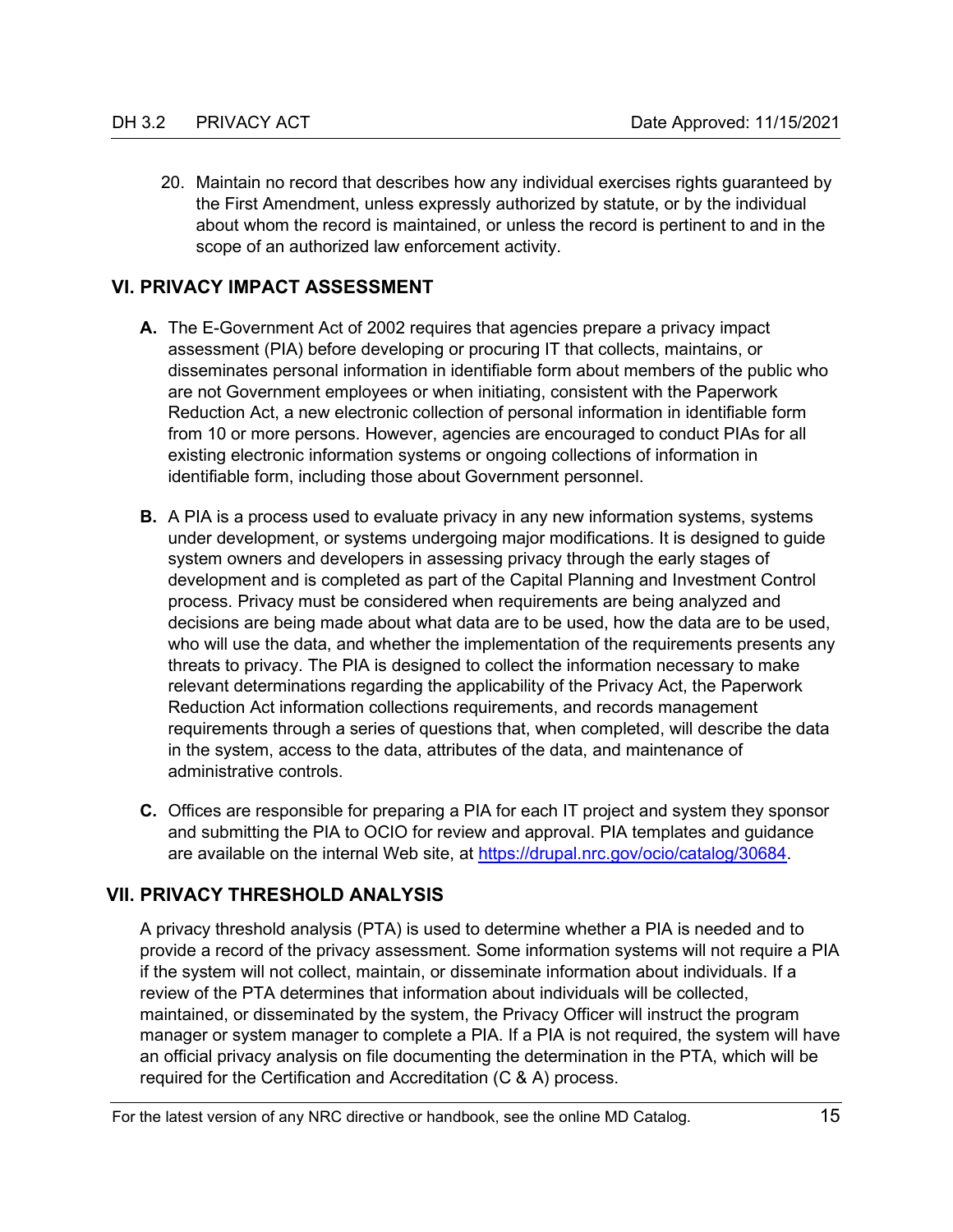### <span id="page-30-0"></span>**VIII. SOCIAL MEDIA**

The use of selected social media and Web-based interactive technologies, including blogs, Wikis, and social networks, is a way to enhance public and stakeholder participation in NRC activities and to enable NRC employees to network and interact with professional colleagues. MD 5.5, "Public Affairs Program," describes how and when NRC employees may represent the agency or use agency assets to engage in social media activities and defines the NRC's expectations for conducting these interactions.

### <span id="page-30-1"></span>**A. Third Party Privacy Policies**

Before the NRC uses any third-party Web site or application to engage with the public, the NRC must examine the third party's privacy policy to evaluate the risks and determine whether the Web site or application is appropriate for the NRC's use. The site owner of these third-party Web sites would need to submit a PIA or PTA to allow OCIO to examine the privacy policy. In addition, the site owner should monitor any changes to the third party's privacy policy and periodically reassess the risks and update the PIA/PTA, as necessary.

#### <span id="page-30-2"></span>**B. Privacy Impact Assessment**

OMB requires Federal agencies to take specific steps to protect individual privacy whenever they use third-party technologies to engage with the public. A PIA is required to be conducted **before** using third-party Web sites and applications, and must be updated as needed to address significant changes. This also applies when NRC relies on a contractor (or other non-Federal entity) to operate a third-party Web site or application to engage with the public on the agency's behalf. The PIA should clearly describe—

- 1. The purpose of the NRC's use of the third-party Web site or application;
- 2. PII that is likely to become available to the NRC through public use of the third-party Web site or application;
- 3. NRC's intended or expected use of the PII;
- 4. With whom the NRC will share the PII;
- 5. Whether and how the NRC will maintain the PII, and for how long;
- 6. How the NRC will secure the PII that it uses or maintains;
- 7. What other privacy risks exist and how the NRC will mitigate those risks; and
- 8. Whether the NRC's activities will create or modify a "system of records" under the Privacy Act.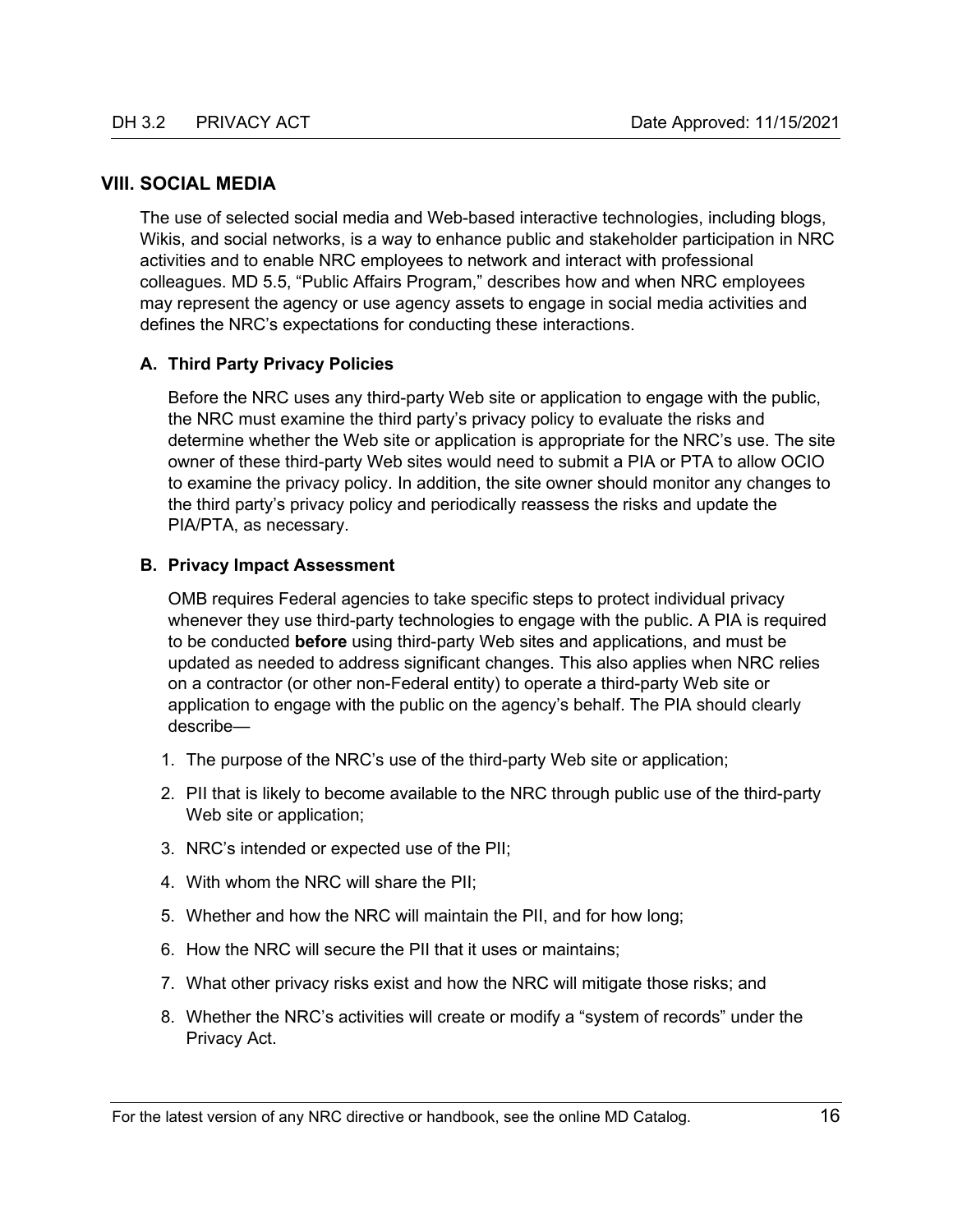### <span id="page-31-0"></span>**C. Profiles**

Profiles created for social media site accounts used for NRC official presence and external involvement are restricted to NRC employee work and office-related information. No personal information, including PII, is permitted. For additional details, see MD 5.5, "Public Affairs Program."

### <span id="page-31-1"></span>**D. Federal Guidance**

For more information on social media see [https://digital.gov/topics/social-media/.](https://digital.gov/topics/social-media/)

### <span id="page-31-2"></span>**E. External Links**

If the NRC posts a link that leads to a third-party Web site or any other location that is not an official Government domain, the NRC must provide an alert to the visitor explaining that they are being directed to a nongovernment Web site that may have different privacy policies from those of the NRC.

#### <span id="page-31-3"></span>**F. Information Collection**

If PII is collected through the NRC's use of a third-party Web site or application, the NRC should collect only the minimum necessary to accomplish a purpose required by statute, regulation, or Executive Order.

### <span id="page-31-4"></span>**G. NRC Privacy Policy**

OCIO will ensure that the NRC Privacy Policy describes the NRC use of any third-party Web sites and applications, including the following:

- 1. The purpose of the NRC's use of the third-party Web sites or applications,
- 2. How the NRC will use PII that becomes available by using the third-party Web sites or applications,
- 3. Who at the NRC will have access to PII,
- 4. With whom PII will be shared outside the NRC,
- 5. Whether and how the NRC will maintain PII and for how long,
- 6. How the NRC will secure PII that it uses or maintains,
- 7. What other privacy risks exist and how the NRC will mitigate those risks, and
- 8. Whether the NRC's activities will create or modify a "system of records" under the Privacy Act.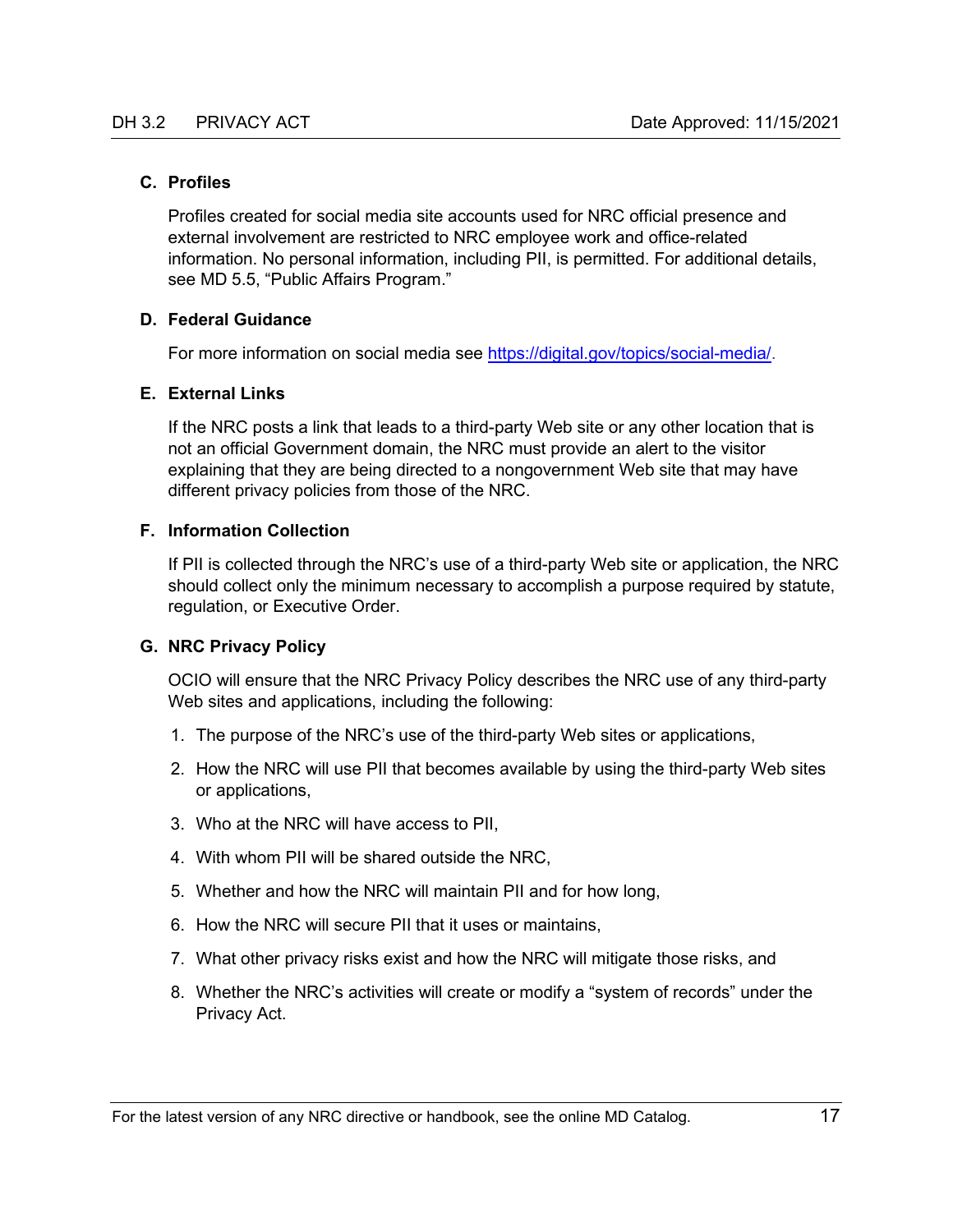#### <span id="page-32-0"></span>**H. Privacy Notice**

- 1. To the extent feasible, the NRC should post a Privacy Notice, described below, on the third-party Web site or application itself.
	- (a) Explain that the Web site or application is not a Government Web site or application, that it is controlled or operated by a third party, and that the NRC Privacy Policy does not apply to the third party.
	- (b) Indicate whether and how the NRC will maintain, use, or share PII that becomes available by using the third-party Web site or application.
	- (c) Explain that by using the Web site or application to communicate with the NRC, individuals may be providing access to PII to nongovernment third parties.
	- (d) Direct individuals to the NRC's official Web site.
	- (e) Direct individuals to the NRC Privacy Policy as described in Section VII.G of this handbook.
- 2. The NRC should take all practical steps to ensure that its Privacy Notice is conspicuous, clearly labeled, written in plain language, and prominently displayed at all locations where the public might "make PII available" to the NRC.
- 3. The term "make PII available" includes any agency action that causes PII to become available or accessible to the agency, whether or not the agency solicits or collects it. In general, an individual can make PII available to an agency when he or she provides, submits, communicates, links, posts, or associates PII while using the Web site or application. "Associate" can include activities commonly referred to as "friending," "liking," joining a "group," becoming a "fan," and comparable functions.

### <span id="page-32-1"></span>**IX. GLOSSARY**

### **Computer Matching Program**

Any computerized comparison of—

- 1. Two or more automated system of records or a system of records with non-Federal records maintained by a State or local government for the purpose of—
	- (a) Establishing or verifying eligibility or continued compliance of applicants, recipients, beneficiaries, participants, or providers of services with respect to assistance or payments under Federal benefit programs; or
	- (b) Recouping payments or delinquent debts under these programs.
- 2. Two or more automated Federal personnel or payroll system of records or a system of Federal personnel or payroll records with non-Federal (State or local government) records. A computer matching program under the Privacy Act does not include—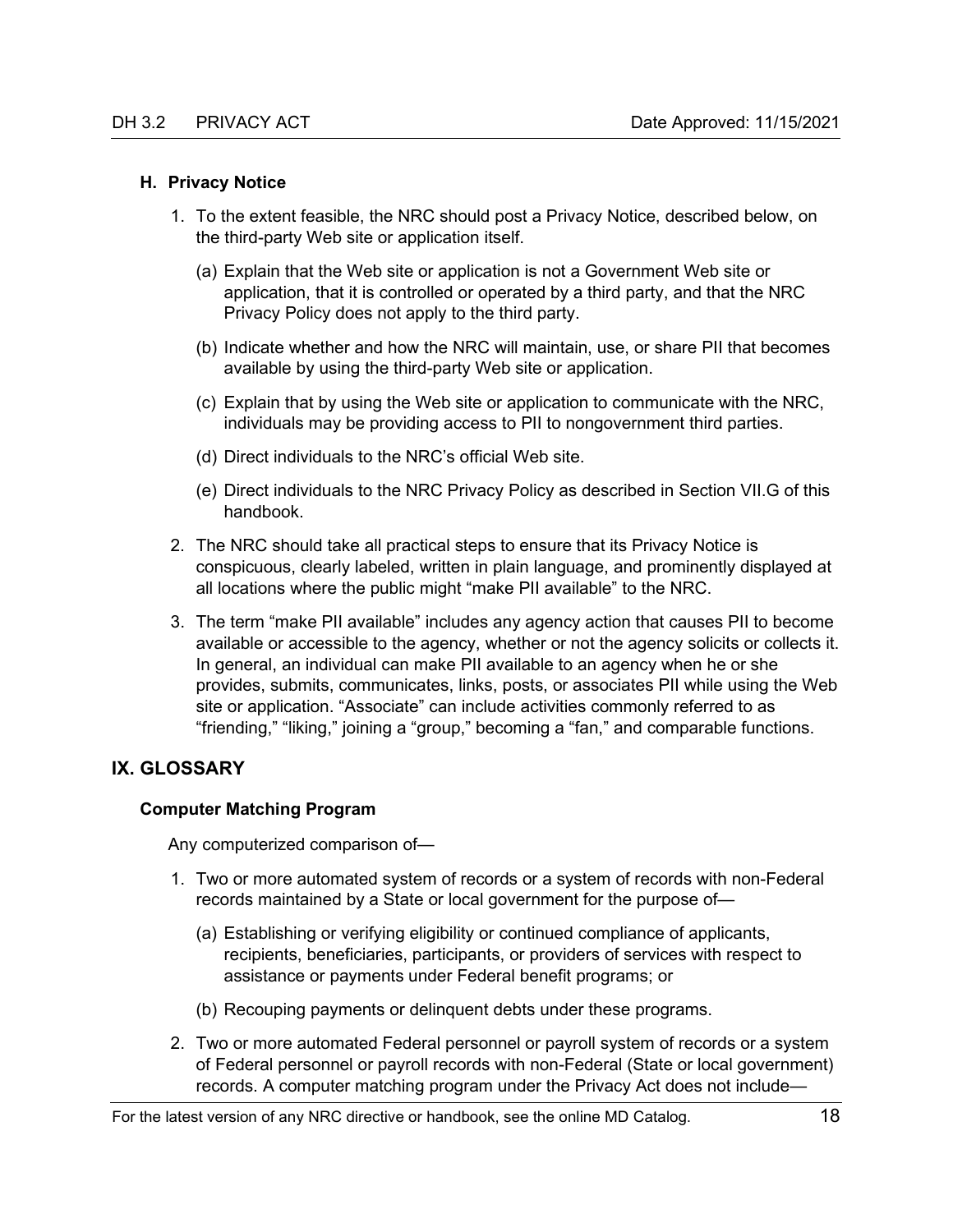- (a) Matches done to produce statistical data without any personal identifiers;
- (b) Matches done to produce background checks for security clearances of Federal personnel or Federal contractor personnel;
- (c) Matches done by the Office of the Inspector General for certain criminal or civil law enforcement purposes;
- (d) Matches of Federal personnel records for routine administrative purposes and matches by an agency using records from its own system of records if the purpose of the match is not to take any adverse financial, personnel, disciplinary, or other adverse action against Federal personnel; and
- (e) Certain matches of tax information.

#### **Custodian of a Duplicate System of Records**

An NRC employee who maintains a duplicate system of records. The responsibilities of custodians of duplicate systems are contained in Section V of this handbook. (Custodian is also equivalent to Steward in Institute for Standards and Technology (NIST) [Special](https://doi.org/10.6028/NIST.SP.800-37r2)  [Publication \(SP\) 800-37](https://doi.org/10.6028/NIST.SP.800-37r2) Rev. 2.)

#### **Duplicate System of Records**

A group of records that are similar to records contained in an NRC system of records. It need not contain all the records contained in the primary system.

#### **Individual**

A citizen of the United States or an alien lawfully admitted for permanent residence.

#### **Personally Identifiable Information (PII)**

The current definition of PII can be found on the NRC's internal Web page "Personally Identifiable Information (PII) Project," [https:///drupal.nrc.gov/ocio/pii,](https://drupal.nrc.gov/ocio/pii) along with the latest guidance addressing PII. Only PII that is part of a Privacy Act system of records will be protected by the provisions of the Privacy Act. Therefore, while some PII may be considered Privacy Act information, not all of it is. PII that is contained in documents, files, or databases not part of a system of records will not receive the specific benefits of this legal protection but is to be treated in accordance with applicable agency policy for handling sensitive information.

#### **Privacy Impact Assessment (PIA)**

An analysis of how information is handled (1) to ensure handling conforms to applicable legal, regulatory, and policy requirements regarding privacy; (2) to determine the risks and effects of collecting, maintaining, and disseminating information in identifiable form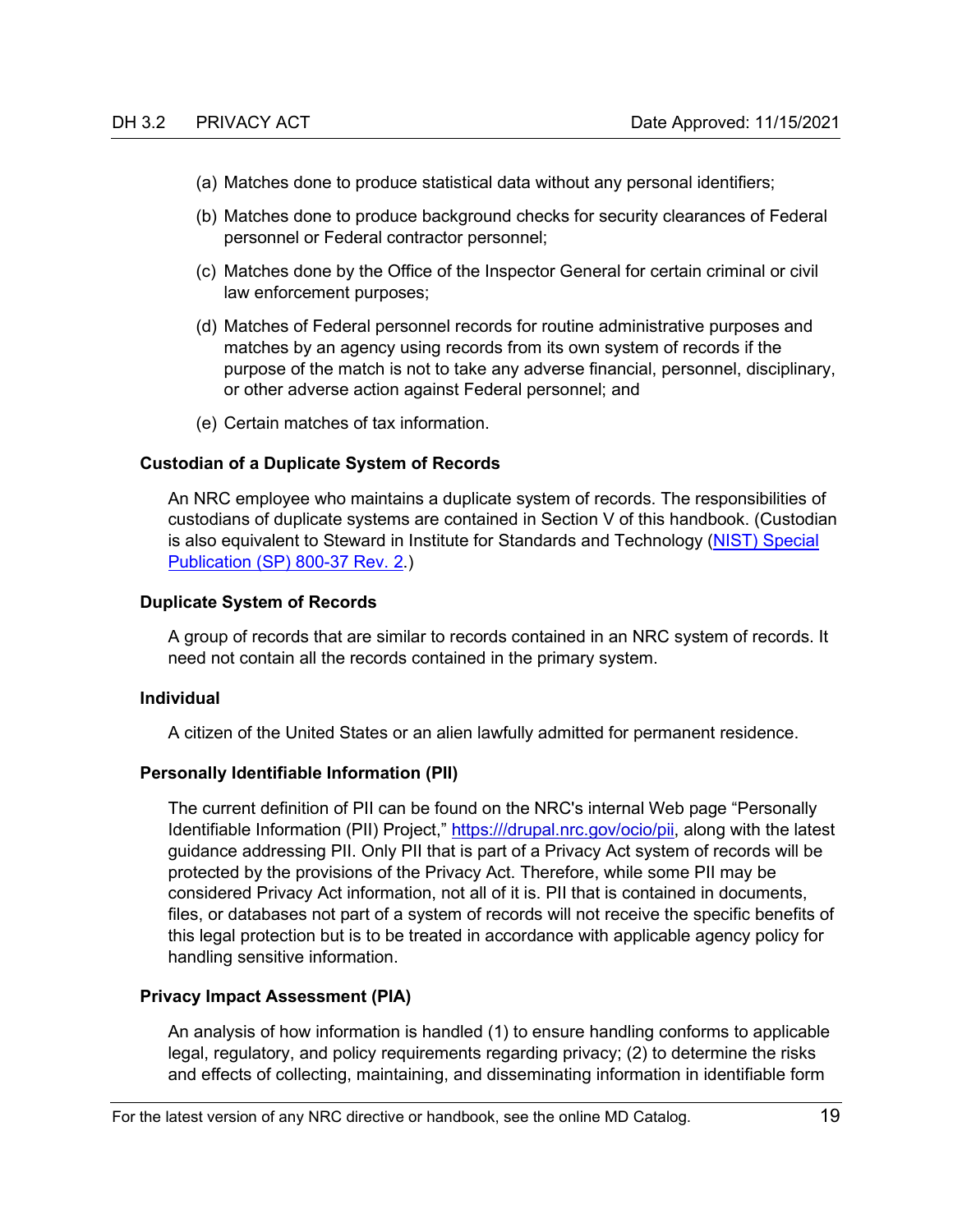in an electronic information system; and (3) to examine and evaluate protections and alternative processes for handling information to mitigate potential privacy risks.

#### **Privacy Notice**

A brief description of how the agency's Privacy Policy will apply in a specific situation. Because the Privacy Notice should serve to notify individuals before they engage with an agency, a Privacy Notice should be provided on a specific Web page or application where individuals have the opportunity to make PII available to the agency.

#### **Privacy Policy**

A single, centrally located statement that is accessible from an agency's official home page. The Privacy Policy should be a consolidated explanation of the agency's general privacy-related practices that pertain to its official Web site and its other online activities.

#### **Privacy Threshold Analysis (PTA)**

Used to determine whether a PIA is needed. Some information systems will not require a PIA if the system will not collect, maintain, or disseminate information about individuals.

#### **Record**

Any item, collection, or grouping of information about an individual that is maintained by the NRC, including, but not limited to, the individual's education, financial transactions, medical history, employment history or criminal history, and that contains the individual's name, or the identifying number, symbol, or other identifier assigned to the individual, including a fingerprint, voiceprint, or a photograph. A record may be in electronic, paper, or other format.

#### **Routine Use**

Regarding the disclosure of a record, the use of a record that is compatible with the purpose for which it was collected, as described in a notice published in the *Federal Register*.

#### **Statistical Record**

A record in a system of records maintained for statistical research or reporting purposes only and not used in whole or in part in making any determination about an identifiable individual, except as provided by the Census Act (13 U.S.C. 8).

#### **System Manager**

The NRC official responsible for maintaining a system of records. The responsibilities of system managers are contained in Section V of this handbook. ("System manager" is equivalent to "information owner" in [NIST Special Publication \(SP\) 800-37 Rev. 2.](https://doi.org/10.6028/NIST.SP.800-37r2))